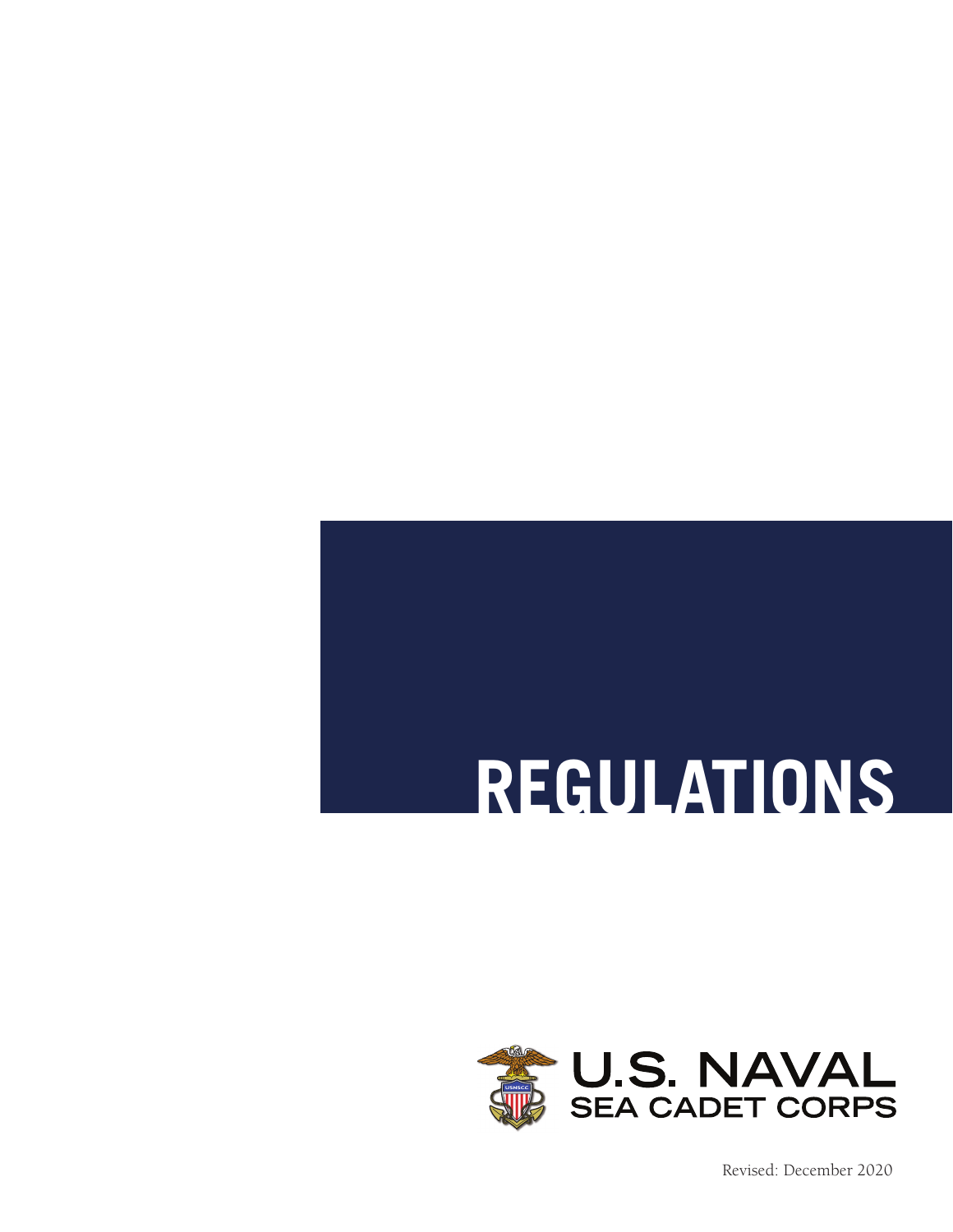## RECORD OF CHANGES

| <b>EFFECTIVE DATE</b> | <b>SECTION(S) CHANGED</b>                                                                             |
|-----------------------|-------------------------------------------------------------------------------------------------------|
| September 1, 2018     | $2.05(f)(ii)$ , $3.07(c)$ , $3.07(d)$ , $3.07(e)$ , $3.14$ , $6.05(c)$ , $6.05(d)$ ,<br>6.05(f), 7.04 |
| June 1, 2019          | 2.04, 2.05(d), 5.09(b), 6.02, 7.03(g)                                                                 |
| December 21, 2020     | 1.01, 2.02(d), 5.05(b), 5.07(a)(i), 5.09(e), 6.07(d)                                                  |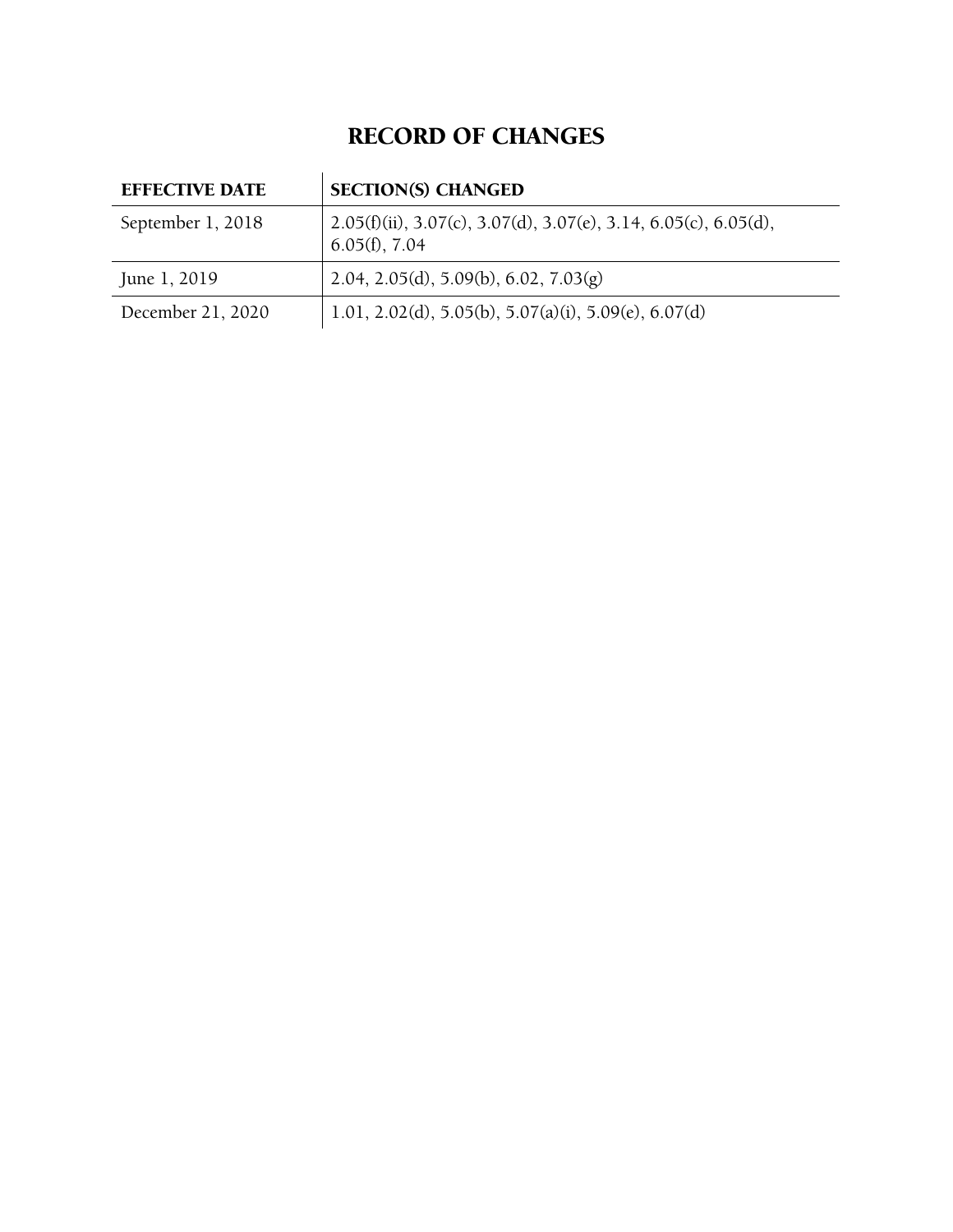## **TABLE OF CONTENTS**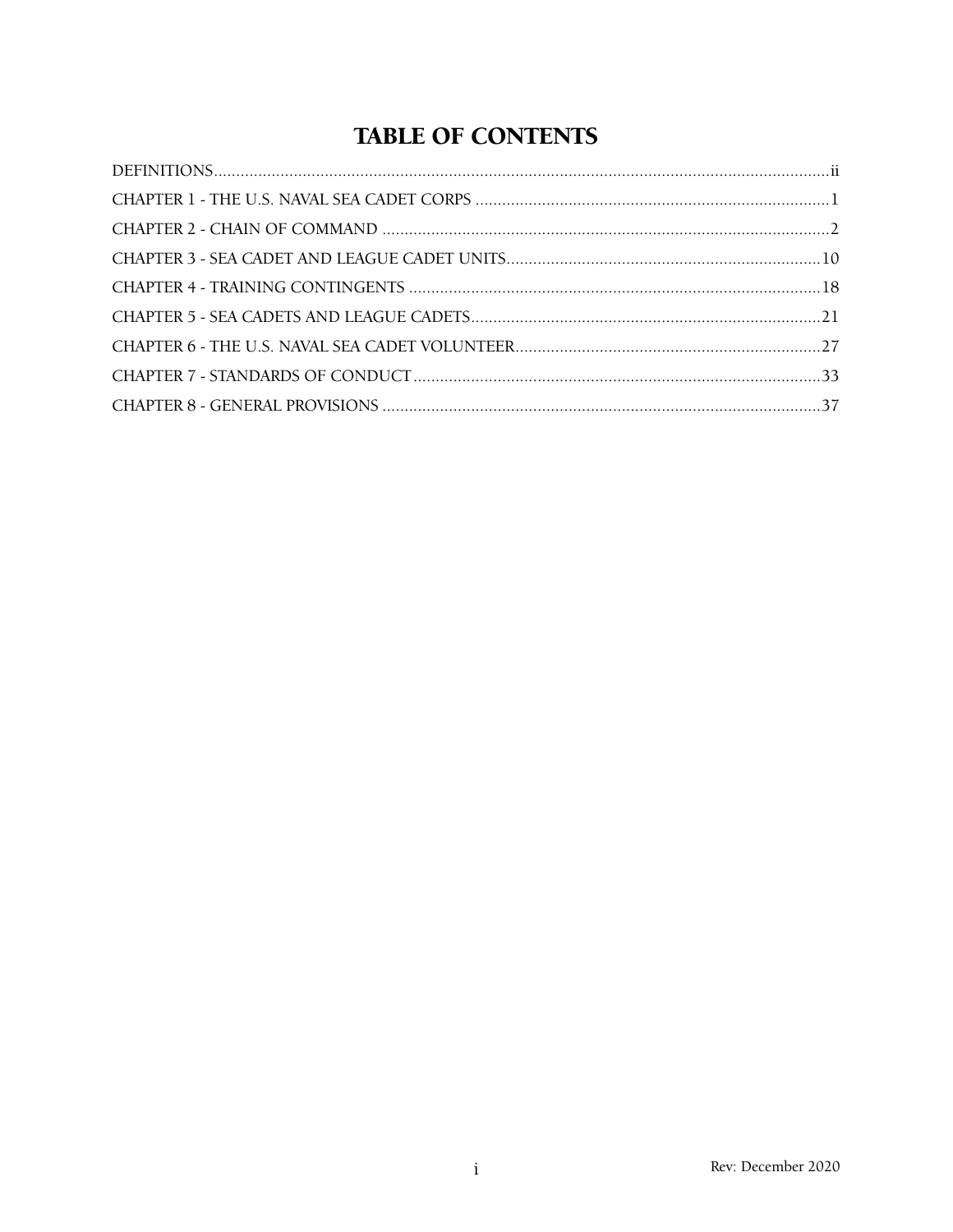### [DEFINITIONS](#page-40-0)

In these regulations, unless the context demands otherwise, these words and terms shall have the following meaning:

Capital asset: An item having an expected useful life of more than one year, and having a value or purchase price as defined in these regulations.

Chain of command: A line of authority and responsibility along which orders are passed and communications are disseminated between echelons (levels) of command. See SECTION [2.](#page-5-1)02.

[Co](#page-5-1)mmanding officer: A commanding officer of a NSCC unit, NLCC training ship, or a training contingent.

NHQ: An acronym used to refer to USNSCC National Headquarters, located in Arlington, Virginia.

League Cadet: A cadet of the Navy League Cadet Corps.

May: A word authorizing, but not requiring, the subject to do something in his or her discretion.

Member: An enrolled cadet or volunteer. (Members means all enrolled cadets and volunteers of the NSCC/NLCC).

NLCC. A reference to the Navy League Cadet Corps, the USNSCC's junior program.

NSCC. A reference to the Naval Sea Cadet Corps, the USNSCC's senior program.

Sea Cadet: A cadet of the Naval Sea Cadet Corps.

Training contingent: A temporary activity created for the purpose of training cadets

<span id="page-3-0"></span>from one or more units, including recruit training and advanced training contingents.

Unit. A NSCC division, squadron, or battalion, or an NLCC training ship.

USNSCC: A reference to the U.S. Naval Sea Cadet Corps, the umbrella organization for both the NSCC and the NLCC.

Volunteer: A duly enrolled NSCC officer, instructor, auxiliarist, or midshipman.

Will: A word that instructs the subject to do something, leaving no room for discretion.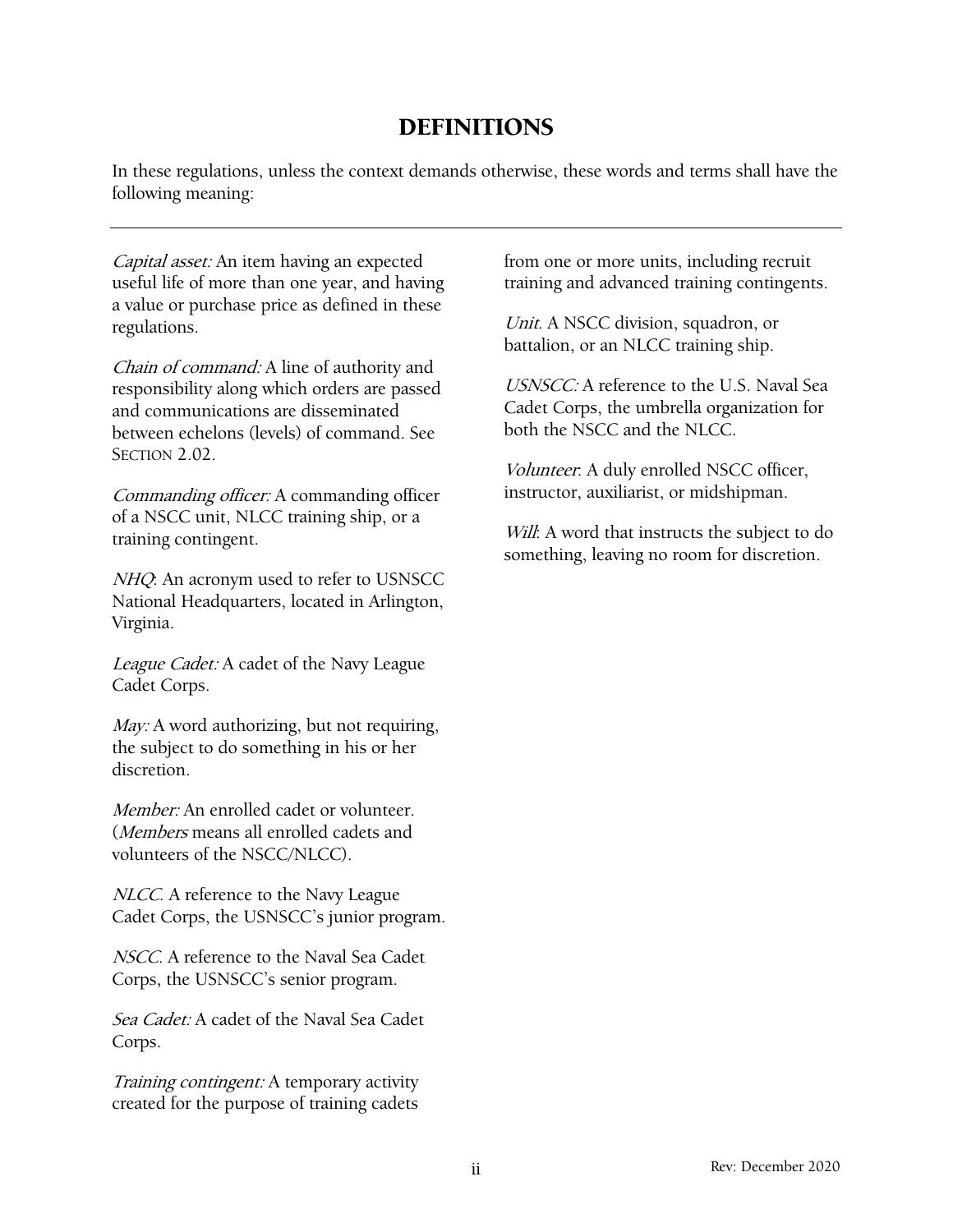## <span id="page-4-0"></span>CHAPTER 1 - THE U.S. NAVAL SEA CADET CORPS

1.01 Mission and Core Values. The mission of the USNSCC is to build leaders of character. The core values of the USNSCC are: Honor, Respect, Commitment, and Service.

1.02 History. The USNSCC was formed in 1958 by the Navy League of the United States, in response to a request by the Secretary of the Navy as part of the Navy's efforts to create a favorable image in the minds of American youth. In 1962, the USNSCC was federally chartered with the passage of Public Law 87-655, codified at 36 U.S.C. § 1541. In 1976, the charter was amended by Public Law 93-504, which permitted young women to enroll for the first time. Today, our program is proudly diverse and representative of the many hundreds of cities and towns across the United States and territories that we serve.

**1.03** Non-discrimination. No person will be subjected to discrimination at any time on the basis of race, ethnicity, sex, sexual orientation, disability, color, religion, or national origin.

1.04 Role of the U.S. Navy and Coast Guard. The USNSCC is officially supported by the Navy and the Coast Guard, as provided in formal directives issued by each service. Military personnel are encouraged to volunteer with the USNSCC.

#### 1.05 Training programs.

(a) The USNSCC is comprised of two programs. The Naval Sea Cadet Corps (NSCC) program is for young people ages 13 until graduation from high school. Also included under the USNSCC umbrella is our junior program, the Navy League Cadet Corps (NLCC), for young people ages 10 up to their  $14<sup>th</sup>$  birthday.

(b) The USNSCC adheres to a standardized training program which is designed to:

- (i) develop an interest and ability in seamanship and seagoing skills,
- (ii) instill virtues of good citizenship and strong moral principles in each cadet,
- (iii) demonstrate the value of an alcohol-, drug-, and gang-free lifestyle, and
- (iv) expose cadets to the prestige of public service and a variety of career paths through hands-on training with our nation's armed services.

1.06 Board of directors. The USNSCC is governed by a board of directors, which is "responsible for the general policies and program of the corporation and for the control of all funds of the corporation." 36 U.S.C. § 154104. Its specific duties are defined in its by-laws.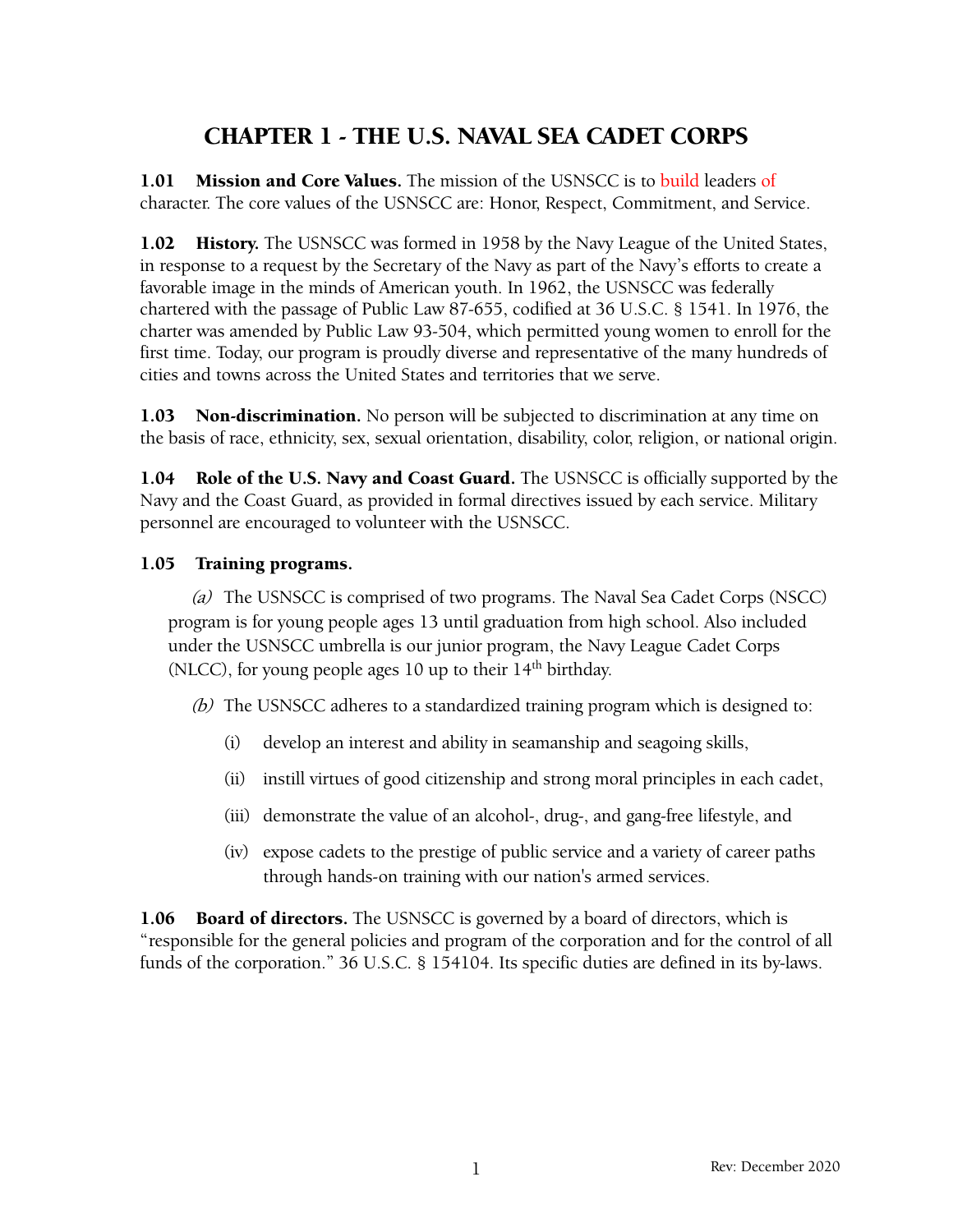## <span id="page-5-0"></span>CHAPTER 2 - CHAIN OF COMMAND

2.01 Summary. The USNSCC consists of hundreds of local units across the continental United States, Hawaii, Alaska, and U.S. territories. For purposes of effective management and administration, the USNSCC is managed by a national headquarters (NHQ), with authority delegated to several NHQ representatives, each with a specific geographic area of responsibility (AOR). These AORs are further divided into regions, each of which is managed by a volunteer regional director. Regional directors, in turn, supervise the units and unit commanding officers within their regions.

**2.02** Chain of command. The USNSCC is administered through the chain of command established in this section. All members submitting action items, reports, communications, or requests will do so by sending them up or down the chain of command. A member's chain of command is typically that of his or her assigned unit or regional staff. A member may, however, temporarily answer instead to the chain of command of any training contingent he or she is attending.

- <span id="page-5-1"></span>(a) Unit. A unit's chain of command is:
	- (i) its commanding officer,
	- (ii) the supervising regional director,
	- (iii) the senior regional director, if assigned,
	- (iv) the NHQ representative for that area, and
	- (v) the executive director, or another NHQ staff member acting with the executive director's authority.
- (b) Training contingent. A training contingent's chain of command is:
	- (i) its commanding officer (COTC),
	- (ii) the NHQ representative for that area, and
	- (iii) the executive director, or another NHQ staff member acting with the executive director's authority.
- (c) Regional director. A regional director's chain of command is:
	- (i) the supervising NHQ representative, and
	- (ii) the executive director, or another NHQ staff member acting with the executive director's authority.

(d) Deviation from the chain of command. A member may depart from the chain of command only in extraordinary circumstances, such as when: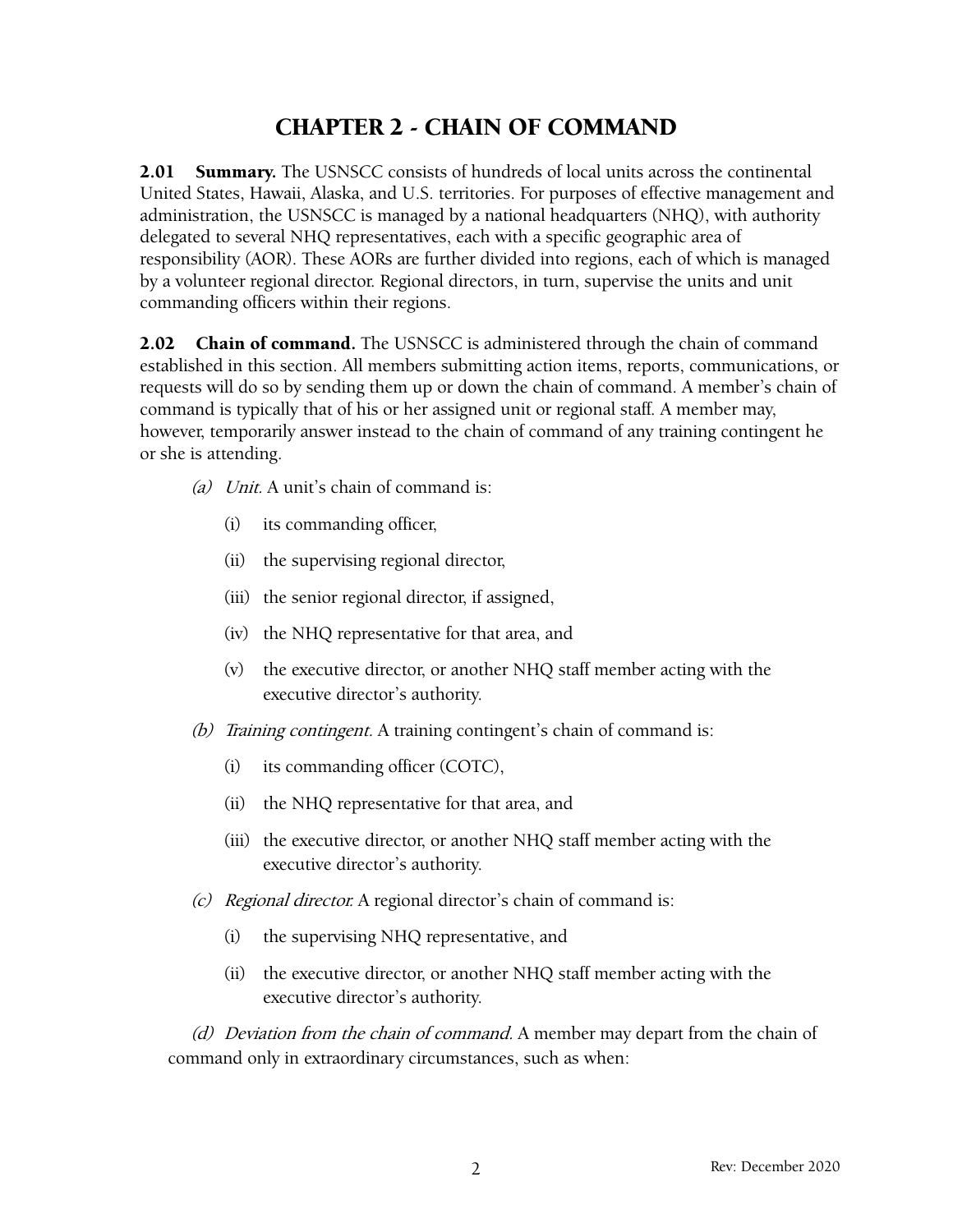- (i) a member makes a report alleging misconduct of his or her superior in the chain of command,
- (ii) a person's health, safety, or well-being is in danger,
- (iii) the member has made a good faith attempt to use the chain of command but has failed to receive a timely response,
- (iv) a member receives notice of a legal claim against the USNSCC or any of its units or volunteers, or
- (v) a member is approached by a member of the media and asked to give a statement on behalf of the USNSCC.

In such cases, the member may contact a higher echelon of his or her chain of command, including national headquarters if necessary, but must also notify all lower echelons of the chain of command as soon as possible.

#### 2.03 National officers.

(a) National chairman. The national chairman is the chairman of the board of directors, and is responsible for the oversight of USNSCC policy and the appointment of officers.

(b) Executive director. The executive director is the chief executive officer of the USNSCC, and is responsible for the administration and advancement of the NSCC and NLCC and for strategic planning in partnership with the board of directors.

(c) Deputy director. The deputy director is the chief operating officer of the USNSCC, and reports to the executive director. The deputy director exercises the authority of the executive director in matters concerning the day-to-day operations of the USNSCC, the setting of national policy, the supervision of NHQ staff and national headquarters representatives, and the quality of training and services provided to our members.

(d) National staff. The executive director, on behalf of the national chairman, may delegate authority and administrative, training, and operational responsibilities to such employees and contractors as are deemed necessary for the successful operation of the program.

#### 2.04 National headquarters (NHQ) representative.

(a) Duties. An NHQ representative will, within his or her geographic area of responsibility (AOR):

(i) ensure that all members adhere to USNSCC standards of conduct, as defined in CHAPTER 7,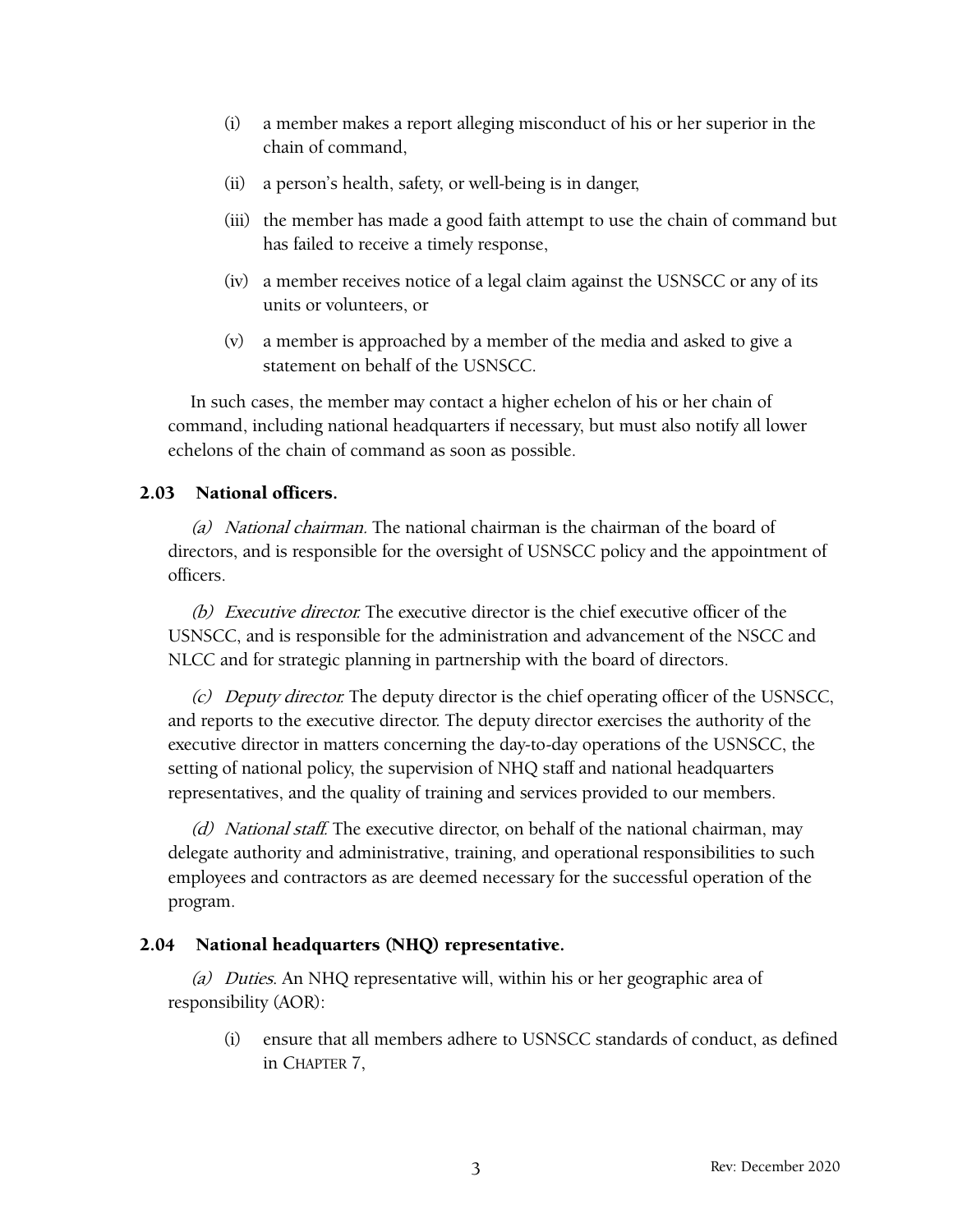- (ii) review and provide endorsements to action items  $(e.g.,$  awards, unit formation/disestablishment, name changes, personnel actions) submitted by the chain of command,
- (iii) supervise subordinate regional directors and, when necessary, intervene to address deficiencies at any level of the chain of command,
- (iv) monitor the recruiting, retention, and training efforts of subordinate units, and direct any needed corrective action.
- (v) ensure the development and successful operation of training contingents and local training opportunities,
- (vi) investigate allegations of misconduct as reported up the chain of command,
- (vii) establish working relationships with military commands to ensure maximum utilization and availability of support to units and training contingents,
- (viii) instruct command leadership courses to unit commanding officers and executive officers,
- (ix) assist the executive director in administering the USNSCC and crafting policies to further the objectives and mission of the program.

#### 2.05 Regional director.

(a) Appointment. The executive director, on behalf of the national chairman, will appoint a qualified officer to serve as regional director for each region.

(b) Qualifications. A regional director will demonstrate strong leadership skills, good judgment, and a track record of accomplishment in lower positions. An officer appointed to serve as regional director should have completed at least one successful tour as a unit commanding officer.

(c) Duties. A regional director will:

- (i) supervise all activities of units and unit commanding officers within his or her region, ensuring all members adhere to USNSCC standards of conduct, particularly those intended to prevent abuse, neglect, or illegal conduct,
- (ii) direct the training, recruiting, retention, and administrative activities of all units within his or her region,
- (iii) conduct an annual inspection of each unit, and make such other visits as necessary,
- (iv) work in coordination with unit sponsoring organizations to ensure adequate financial and other support of units,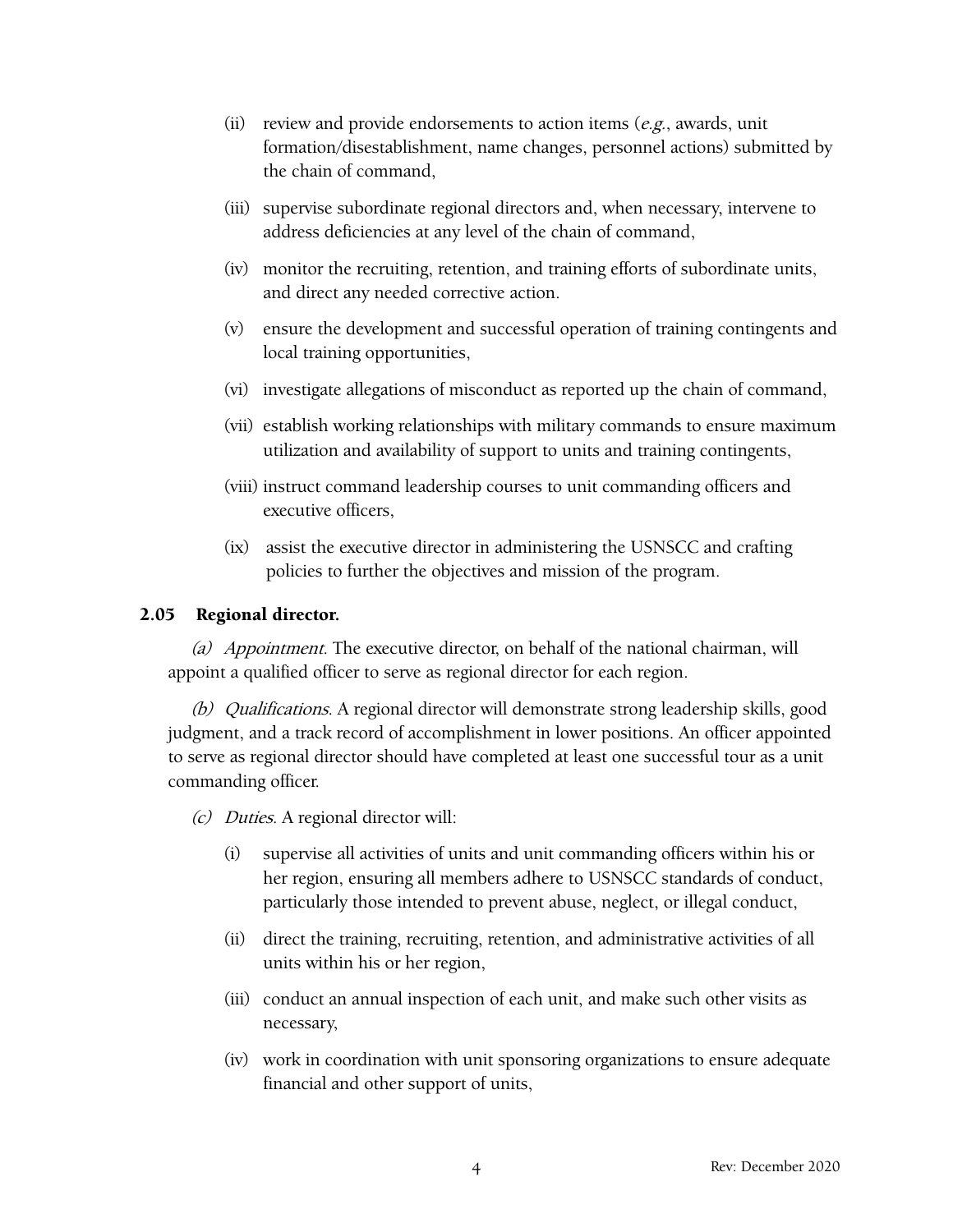- (v) take any action necessary to correct deficiencies within a unit or its leadership, including: informal or formal counseling, recommending a commanding officer be placed on command probation, recommending that a commanding officer be relieved of command, or recommending that a unit be disestablished,
- (vi) facilitate regional and inter-unit training opportunities,
- (vii) develop and maintain a regional awards program, and
- (viii) hold regular all-volunteer meetings and instruct prescribed professional development courses,
- (ix) submit a report to the executive director and supervising NHQ representative no later than 15 days after the end of each quarter, summarizing the operational status of each assigned unit, accomplishments/achievements, and problem areas with planned corrective actions.

(d) Allowance. Subject to available funding, and not more than fifteen days after the end of each quarter, a regional director may submit a request to be reimbursed for his or her actual expenses incurred during the previous quarter. Any such expenses must be fully documented and have been incurred pursuant to such policies as the executive director may issue.

- (e) Rank. See SECTION 6.05(f).
- (f) Assistant regional directors and regional staff.
	- (i) The executive director, on behalf of the national chairman, may appoint a senior regional director in large regions where an additional echelon of the chain of command is deemed necessary.
	- (ii) The executive director may, on behalf of the national chairman, appoint a deputy regional director, or one or more assistant regional directors within a region. Any officer appointed as a deputy or assistant regional director must have completed a successful tour as regional director or unit commanding officer. Currently-serving unit commanding officers may be appointed as an assistant regional director as a collateral duty.
	- (iii) The regional director may appoint one or more staff officers to perform such duties as the regional director assigns. A suggested regional staff table of organization appears at FIGURE 2.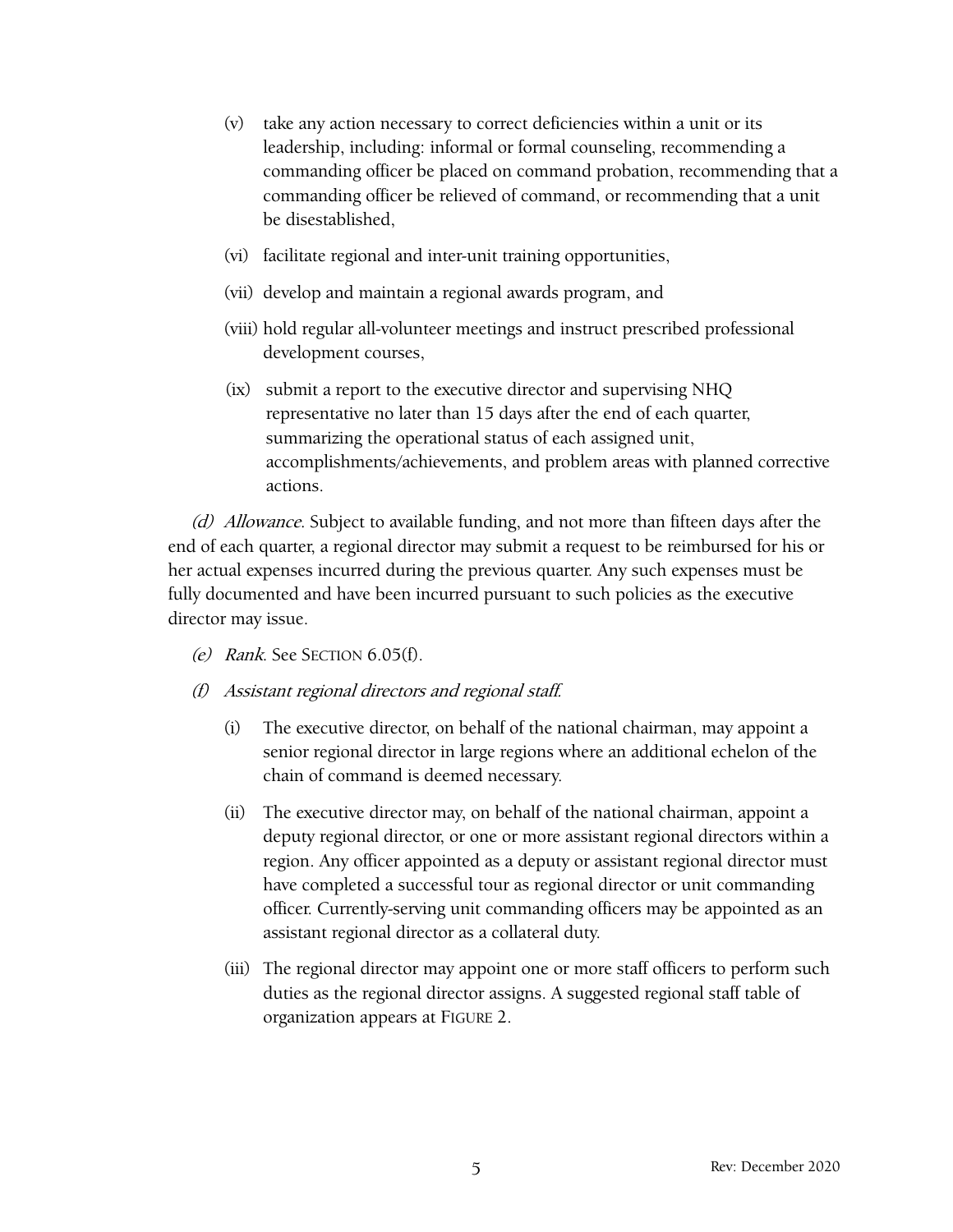

FIGURE 2—Suggested regional table of organization.

 $(g)$  Resignation. A regional director may tender his or her resignation at any time to the national chairman, via the executive director and supervising NHQ representative.

(h) Relief. A regional director serves at the pleasure of the national chairman. In addition to any other disciplinary action under SECTION 6.12 [or](#page-34-0) termination under SECTION 6.14[, th](#page-35-0)e executive director, on behalf of the national chairman, may relieve a regional director of duty for loss of confidence in his or her ability to command, or for any other reason deemed necessary.

#### 2.06 Unit commanding officer.

(a) Appointment. For each unit, the executive director, on behalf of the national chairman, will appoint an instructor or officer over the age of 21 to serve as commanding officer. Midshipmen are not eligible for this billet. Auxiliarists must transfer out of the auxiliary prior to appointment.

(b) Qualifications. A unit commanding officer will demonstrate strong leadership skills; good judgment; and knowledge and acceptance of USNSCC regulations, standards of conduct, policies, and procedures. The chain of command, particularly the supervising regional director, will ensure the prospective commanding officer meets these criteria and is suitable to perform this critical duty on behalf of the USNSCC.

(c) Duties. A unit commanding officer will: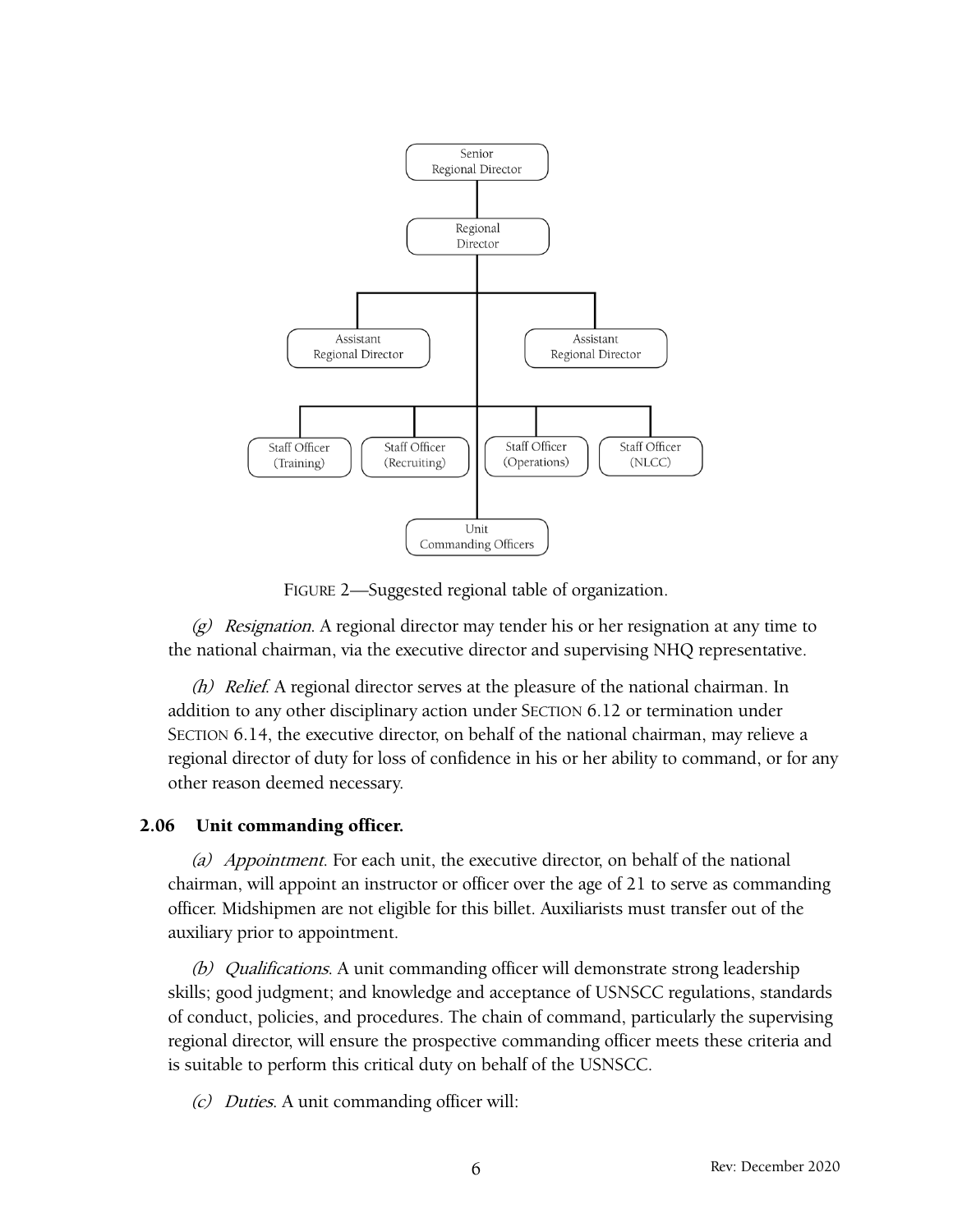- (i) lead by example in enforcing USNSCC standards of conduct,
- (ii) faithfully implement regulations, policies, and procedures within the unit,
- (iii) ensure a safe, challenging, rewarding, and standards-based training program to maximize cadet development, and unit retention and recruiting,
- (iv) protect all USNSCC property and funds entrusted to his or her care,
- (v) develop, mentor, and manage a volunteer team within the unit,
- (vi) complete any training or professional development requirements which the executive director deems necessary, and
- (vii) follow the directives of the supervising regional director and chain of command informed.

(d) Term. Unless otherwise directed by the national chairman, a commanding officer will be appointed to serve a three-year term. There is no limit to the number of terms a commanding officer may serve.

(e) Authority. A commanding officer has authority to obligate his or her unit to contracts and transactions that are directly related to legitimate official purposes of the unit. A commanding officer does not have the authority to contractually obligate the USNSCC or any other unit or activity, and will not attempt to do so.

(f) Rank. See SECTION 6.05(e).

(g) Command probation. The executive director, on behalf of the national chairman, may place a unit commanding officer on command probation when the commanding officer:

- (i) requires additional supervision by the chain of command to ensure that he or she is employing adequate leadership and management techniques,
- (ii) requires remedial training to correct deficiencies in required USNSCC knowledge, or
- (iii) receives a failing score on his or her annual evaluation,

or when his or her unit:

- (iv) fails to maintain a stable recruiting, retention, and training program,
- (v) fails to satisfactorily complete its annual financial audit, or is otherwise not in compliance with financial policies and procedures,
- (vi) fails its annual inspection, or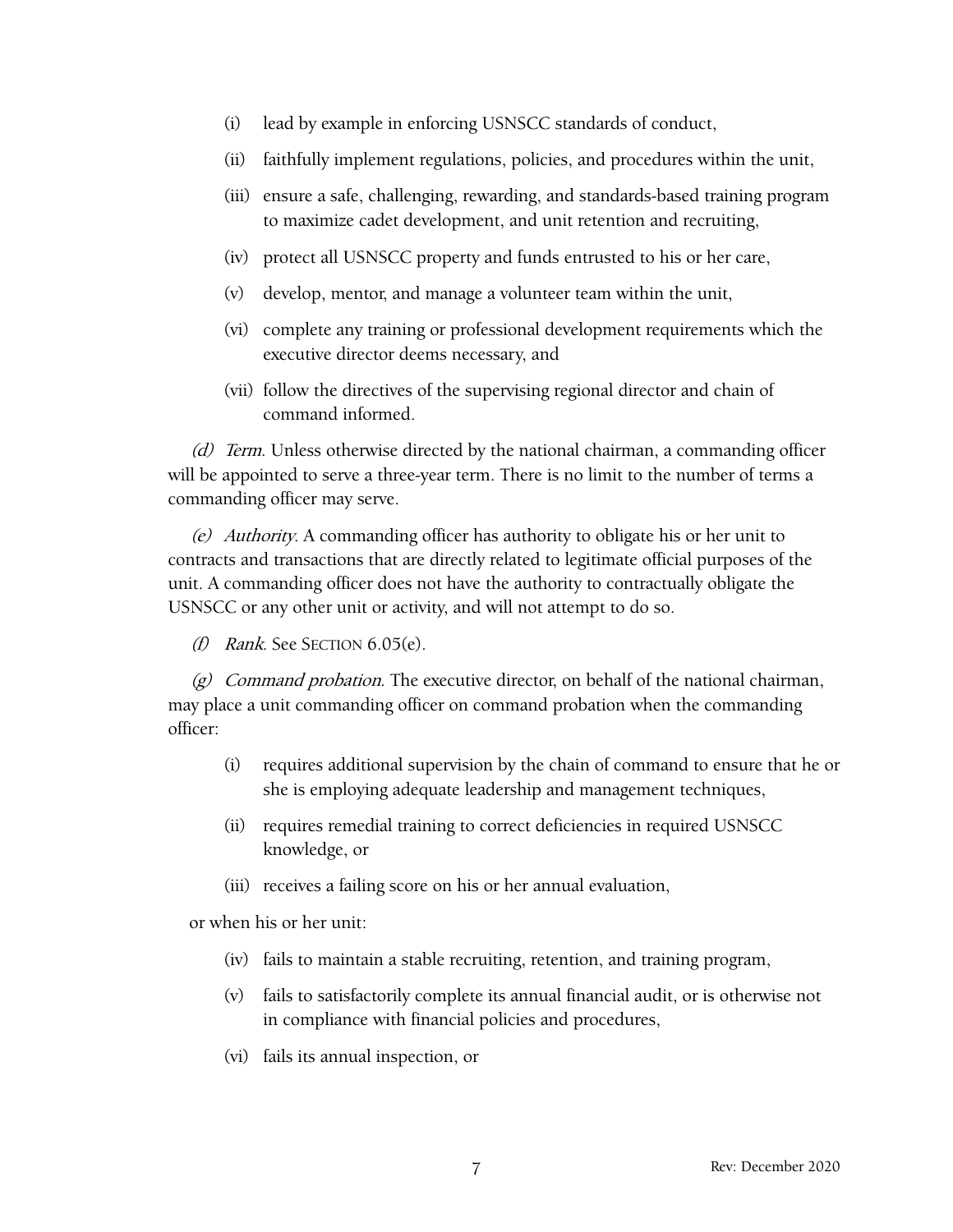(vii) is being operated without serious attention to USNSCC regulations, standards of conduct, policies, or procedures.

(h) Resignation. A commanding officer may tender his or her resignation at any time to the national chairman, via the chain of command.

(i) Relief. A commanding officer serves at the pleasure of the national chairman, and may be relieved of duty for any good reason. In addition to any other disciplinary action under SECTION 6.12 [or](#page-34-0) termination under SECTION 6.1[4, th](#page-35-0)e executive director, on behalf of the national chairman, will relieve a commanding officer of duty when the commanding officer:

- (i) has been placed on command probation and has had an adequate opportunity to correct identified deficiencies, but has not done so,
- (ii) is directly or indirectly responsible for the abuse or neglect of a cadet,
- (iii) has committed one or more violations of regulations, standards of conduct, policies, or procedures that, in the opinion of the chain of command, is so egregious as to warrant immediate relief, or
- <span id="page-11-0"></span>(iv) loses the national chairman's confidence in his or her ability to perform the duties of command.

A volunteer who has been relieved of command is typically ineligible to future appointment to command of a unit or training contingent. Before any future appointment, the volunteer must demonstrate to the chain of command's satisfaction that the deficiencies previously identified have been corrected.

#### 2.07 Commanding officer of training contingent (COTC).

(a) Appointment. For each training contingent established under CHAPTER 4, the executive director will appoint an instructor or officer over the age of 21 to serve as commanding officer. Midshipmen are not eligible for this billet. Auxiliarists must transfer out of the auxiliary prior to appointment.

(b) Qualifications. A COTC will demonstrate strong leadership skills, good judgment, as well as knowledge and acceptance of USNSCC regulations, standards of conduct, policies, and procedures. The chain of command will ensure the prospective COTC meets these criteria and is altogether suitable to perform this critical duty.

- (c) Duties. A COTC will:
	- (i) lead by example in enforcing USNSCC standards of conduct,
	- (ii) faithfully implement regulations, policies, and procedures within the command,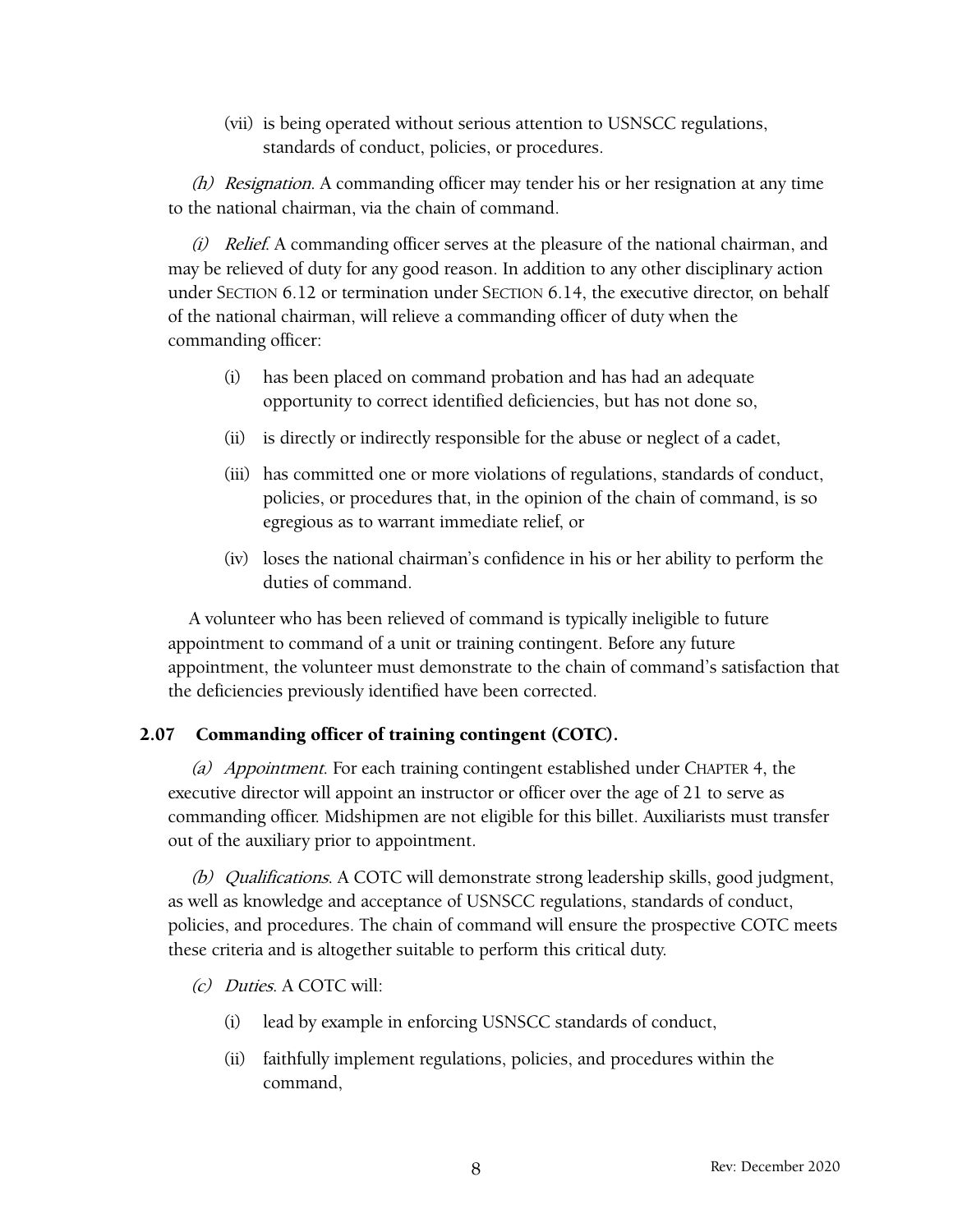- (iii) ensure a safe, challenging, rewarding, and standards-based training program to maximize cadet development,
- (iv) protect all USNSCC property and funds entrusted to his or her care, complying with all federal grant regulations and guidance,
- (v) develop, mentor, and manage a successful volunteer team,
- (vi) complete any training or professional development requirements which the executive director deems necessary, and
- (vii) follow the directives of the chain of command.

(d) Term. A COTC is appointed to serve only for a particular training contingent, and must be re-appointed for each training contingent.

(e) Authority. A COTC has authority to obligate the USNSCC only to those transactions that pertain to his or her training contingent, and that are negotiated in accordance with these regulations and federal grant guidance. The COTC will seek advance authorization of the chain of command before executing any contract on behalf of the USNSCC.

(f) Relief. A COTC serves at the pleasure of the executive director, and may be relieved of duty for any good reason. In addition to any other disciplinary action under SECTION 6.12 [or](#page-34-0) termination under SECTION 6.1[4, th](#page-35-0)e executive director will relieve a COTC of duty when the COTC:

- (i) has been notified of discrepancies, has had an adequate opportunity to correct identified deficiencies, but has not done so,
- (ii) is directly or indirectly responsible for the abuse or neglect of a cadet,
- (iii) has committed one or more violations of regulations, standards of conduct, policies, or procedures that, in the opinion of the chain of command, is so egregious as to warrant immediate relief, or
- (iv) loses the executive director's confidence in his or her ability to perform the duties of command.

A volunteer who has been relieved of duty as COTC is typically ineligible to future appointment to command of a unit or training contingent, and before any such future appointment, the volunteer must demonstrate that the deficiencies previously identified have been corrected.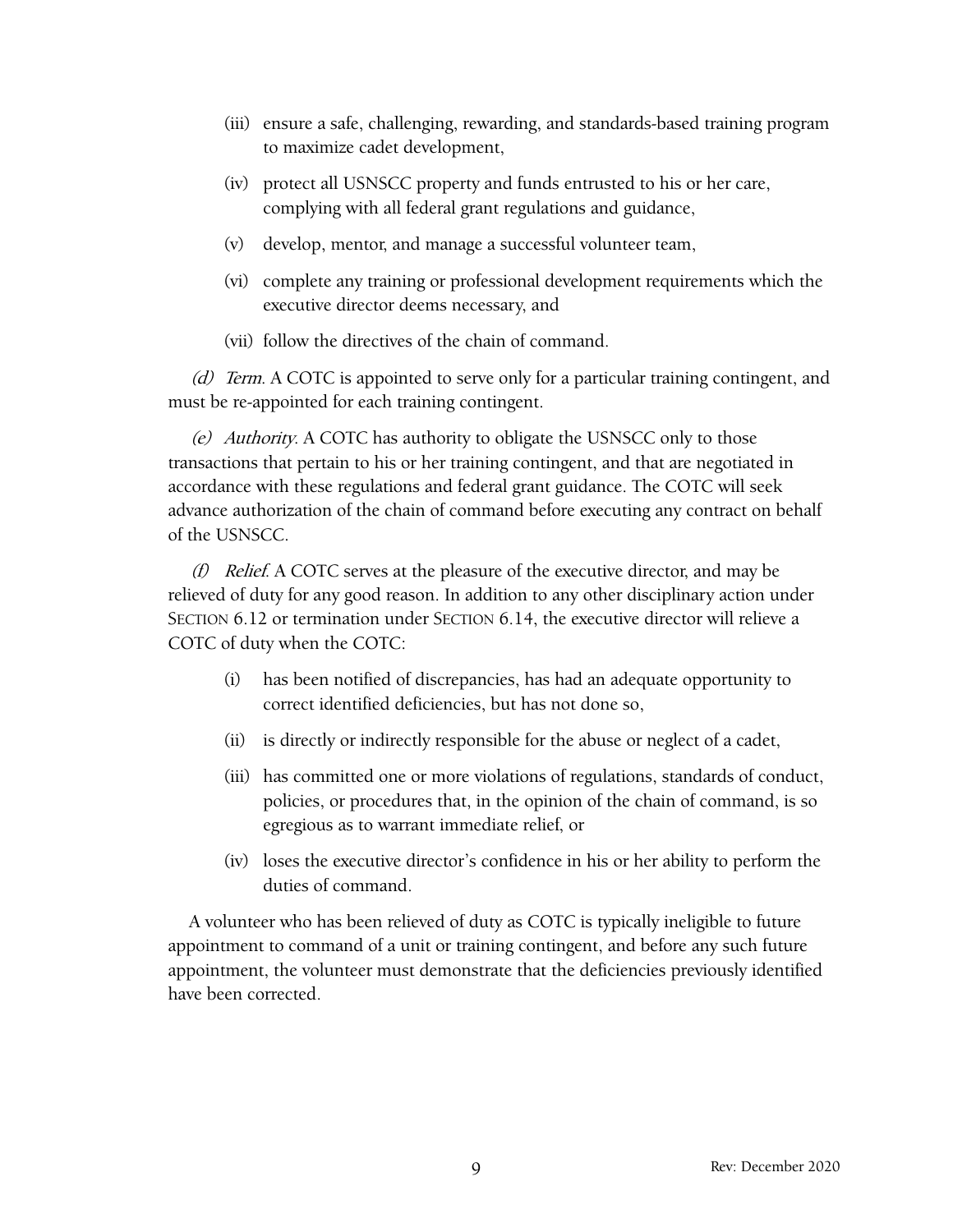## <span id="page-13-1"></span><span id="page-13-0"></span>CHAPTER 3 - SEA CADET AND LEAGUE CADET UNITS

#### 3.01 Formation and commissioning.

(a) Who may form and sponsor a unit. A unit may be sponsored by any business or not-for-profit service organization, including a local council of the Navy League of the United States. Any unit that is sponsored by a business will not permit the business to advertise or solicit business at USNSCC events or with unit funds, nor will the business's name, slogan, or logo appear on the unit's flag, banner, or guide-on.

(b) Multiple sponsors. A unit may have more than one sponsor, but in such cases, the unit must designate a single primary sponsor.

(c) Adding or removing a sponsor. A unit may add or remove a sponsor with the consent of the sponsor, or with the approval of the unit's chain of command.

(d) Request for formation. A prospective sponsor may initiate the formation process by stating, in a letter to the national chairman via the supervising regional director and NHQ representative, that it is interested in forming a unit. If a sponsor has not been identified, the regional director may submit the request. A request to form a unit will include the following recommendations:

- (i) a name of the unit, which may be the name of a ship (without the "USS" designator), a geographical location, or an individual worthy of recognition for his or her military service (e.g., a Medal of Honor recipient),
- (ii) an initial designation for the unit (see SECTION 3.04[\),](#page-16-0)
- (iii) [t](#page-16-0)he name of a prospective sponsoring committee chair and the names of other members who have been or will be appointed to serve on the committee,
- (iv) the name of any sponsoring organization, including a statement of reasons why the organization is interested in sponsoring a unit, and a description of what material and financial support the sponsor intends to provide both during the formation process and on a regular basis thereafter, and
- (v) a nomination, if any, of a prospective commanding officer and other prospective volunteers.

(e) Approval of formation. The national chairman may approve a formation request upon the recommendation of the chain of command, and when a prospective commanding officer, at least one additional volunteer, and at least five prospective cadets have been identified and have begun the enrollment process.

(i) A volunteer assuming the duties of commanding officer may be appointed to the officer corps as provided in SECTION 6.05(e).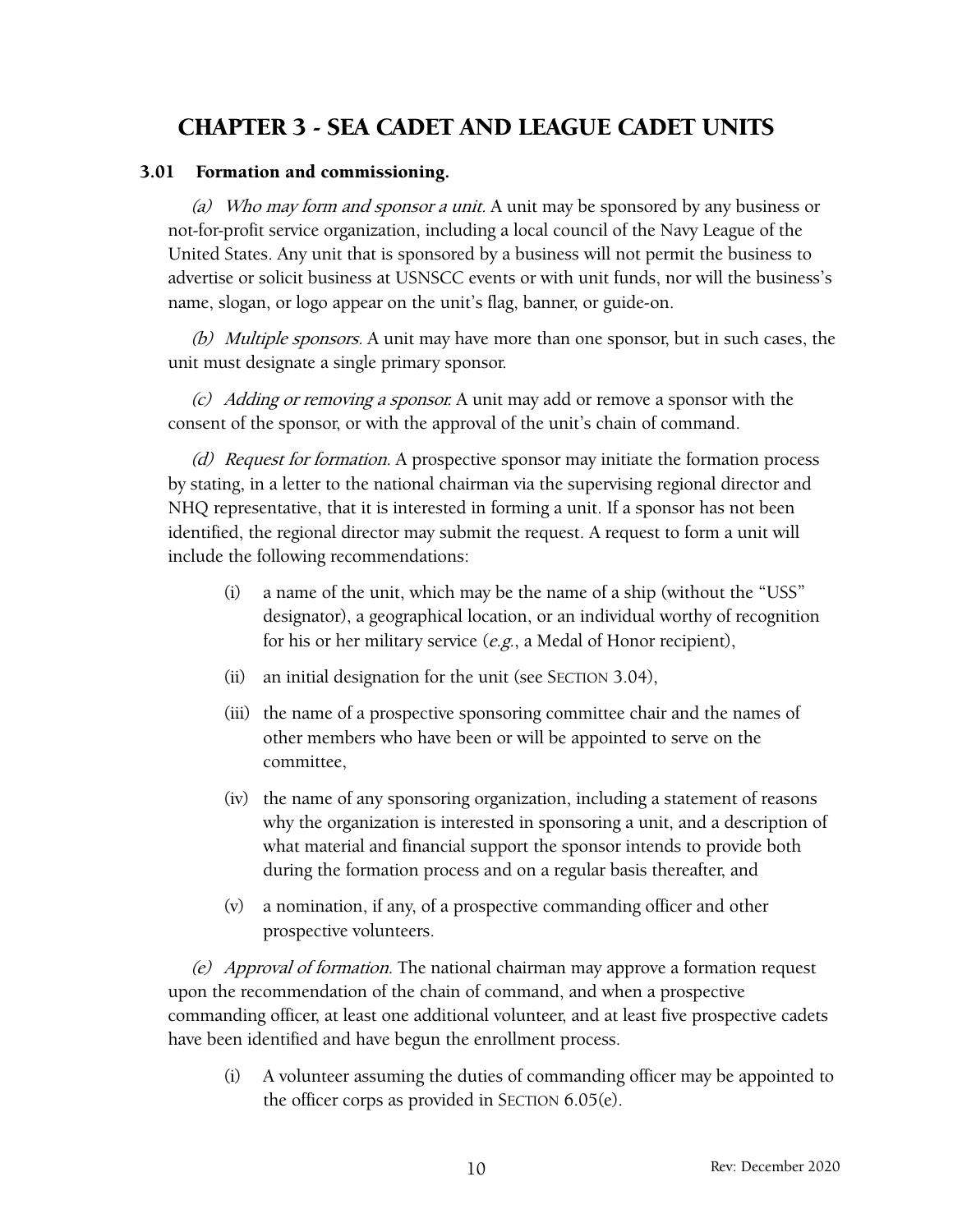$(f)$  Pre-commissioning status. A unit is in pre-commissioning status from the date a formation request has been approved to the date it is commissioned. During the precommissioning period, the unit will:

- (i) develop, in coordination with its sponsor, a plan for recruiting, retention, and training to initially grow the unit,
- (ii) comply with all financial obligations listed in SECTION 3.10[.](#page-18-0)
- (g) [Co](#page-18-0)mmissioning. A pre-commissioning unit may be commissioned when:
	- (i) the regional director certifies that the unit has successfully completed an annual inspection,
	- (ii) at least four volunteers for an NSCC unit, or at least two volunteers for a NLCC unit (including the commanding officer), are enrolled, and
	- (iii) the unit has achieved a stable enrollment level of at least 25 cadets for an NSCC unit, or 15 cadets for an NLCC training ship. The national chairman may approve commissioning of a unit of fewer than 25 or 15 cadets if the chain of command decides that a lower number of enrolled cadets is desired due to host activity limitations or for other good reason, which cannot be based on unit's failure to employ satisfactory recruiting or retention practices.

(h) Warrant. Upon approving a unit's commissioning request, the national chairman will issue a warrant directing that the unit be commissioned forthwith. The warrant will contain the official name of the unit and its effective date of commissioning. The warrant will be presented to the unit by its sponsor at an appropriate ceremony.

#### 3.02 Sponsorship.

(a) *Establishment*. An organization serving as a unit's primary sponsor, see SECTION 3.01(a), will appoint one or more individuals to coordinate the sponsor's support of the unit.

(b) Purpose. The primary objective of a unit's sponsor is to assist the unit in fulfilling its mission. An effective sponsor actively supports its unit, but leaves direct supervisory authority over the unit, its operation, and its volunteer leadership to the USNSCC chain of command.

(c) Duties. The sponsor will, in cooperation with the unit commanding officer:

- (i) provide, to the best of the sponsor's ability, such material, volunteer, and financial resources as is necessary to support the unit,
- (ii) be generally familiar with these regulations and other USNSCC policies, and Navy and Coast Guard policies which authorize support to the USNSCC,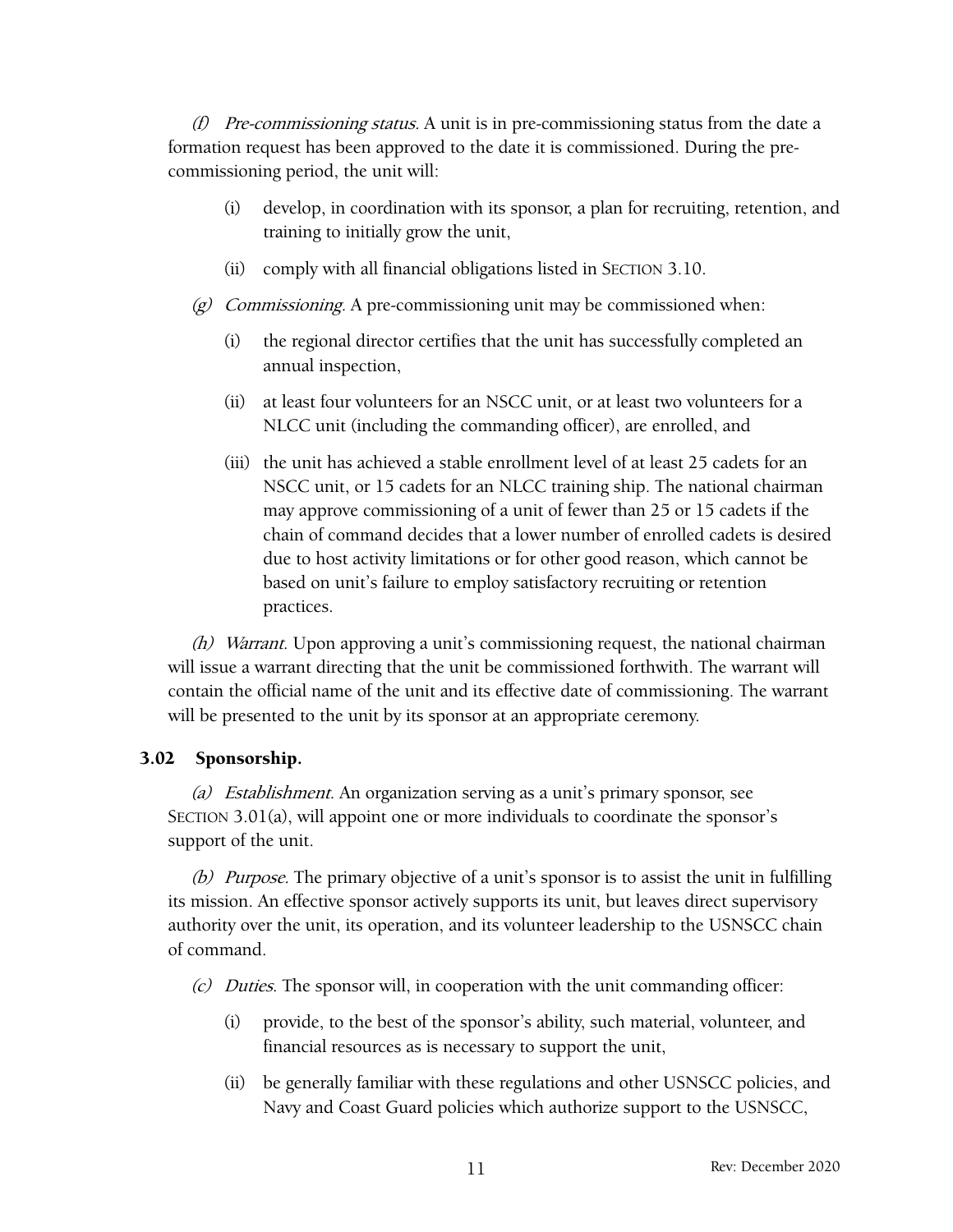- (iii) assist in facilitating contact with local Navy and Coast Guard activities, recruiters, public affairs officer, school officials, the leadership of service and civic organizations, and other community leaders,
- (iv) assist in identifying training facilities and materials, and space for administrative functions and storage of unit equipment,
- (v) recommend, when necessary, qualified volunteer leadership for the unit, and
- (vi) serve as a neutral reviewer of the unit's finances, and endorse its annual budget and financial audit. A sponsor may place limitations on the use of any funds that sponsor provides to the unit, but will not exercise any other control over the unit's finances or books.

#### 3.03 Staff.

(a) Executive officer. Each unit commanding officer will appoint an executive officer to serve as the second-in-command of the unit. The executive officer will assume the duties of acting commanding officer in the event of a vacancy or temporary unavailability of the commanding officer.

(i) The executive officer will not be a spouse or relative of the commanding officer unless the commanding officer: (1) requests and receives the specific permission of the chain of command, and (2) ensures that all potential conflicts of interest are disclosed to the chain of command.

(b) Other billets. The commanding officer may appoint other volunteers to serve in such other billets as he or she deems necessary. These billets typically include:

- (i) a personnel officer to handle member enrollments,
- (ii) an administrative officer to maintain unit files,
- (iii) a training officer to work with cadets on their advancements, correspondence courses, and recruit and advanced training preparation,
- (iv) an operations officer to develop a plan for each drill (to include training goals and associated logistics), and is responsible for the military bearing, watch standing, drill and uniform regulations compliance for the unit,
- (v) a supply officer to maintain and account for the unit's stock of uniforms and any other unit-owned property, and
- (vi) a recruiting/public affairs officer, to coordinate unit growth and communications strategies.

A suggested unit table of organization appears in FIGURE 3.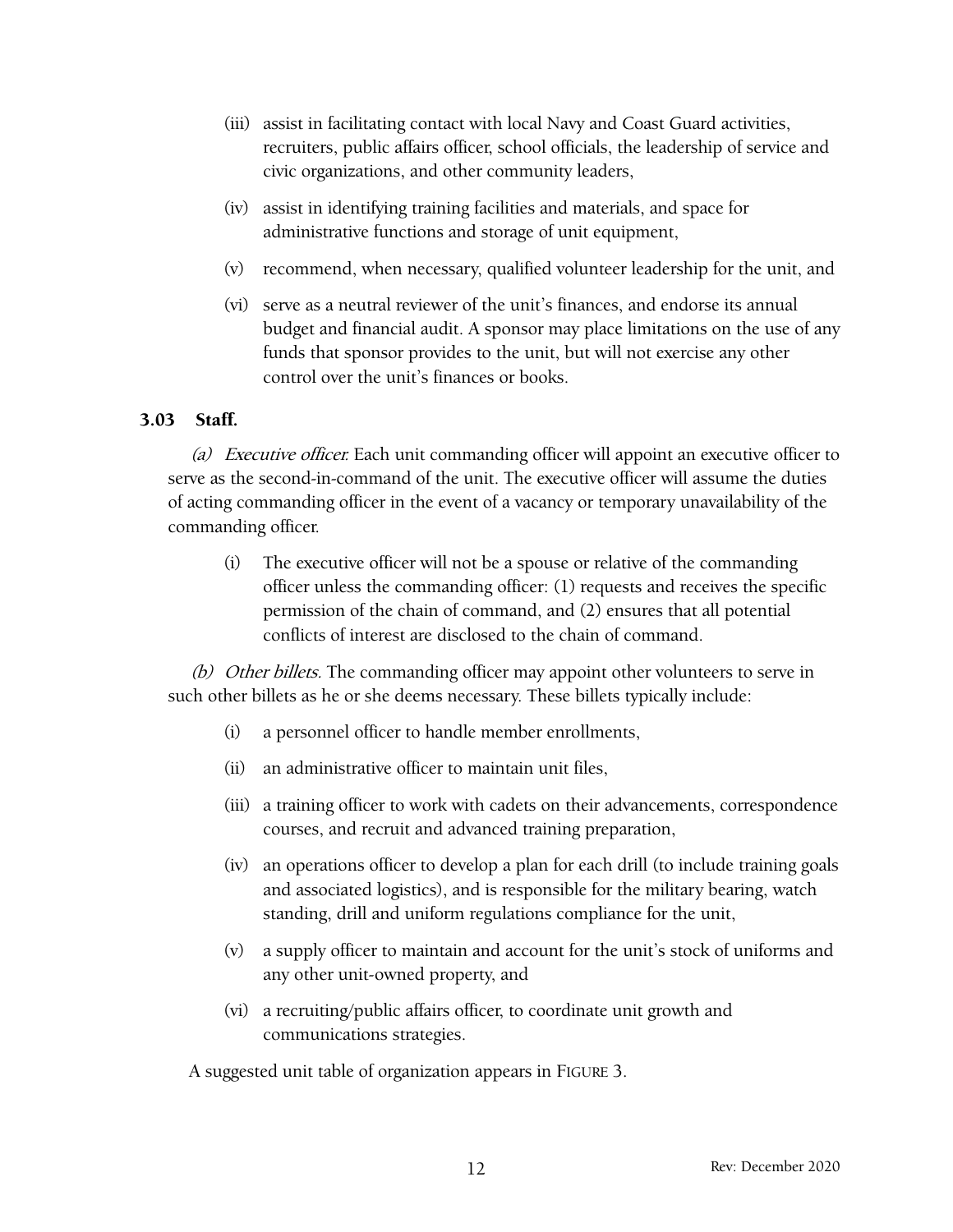

<span id="page-16-0"></span>FIGURE 3—Suggested unit table of organization.

#### 3.04 Designation.

(a) Each NSCC unit will be designated as a *division, squadron, or battalion*. Although each unit is unique in the training it offers, it should strive to offer a diverse training experience across all areas of military career fields. The commanding officer should designate the unit in light of the mission of the host activity, the available training support, and cadet interest:

- (i) A division is oriented toward the sea services, including the Navy surface or submarine fleets, the Coast Guard, or the merchant marine.
- (ii) A squadron focuses on Navy or Coast Guard aviation.
- (iii) A battalion focuses on naval construction (the Seabees).
- (b) Each NLCC unit will be designated as a *training ship*.

#### 3.05 Navy League Cadet Corps company.

(a) It is preferred that League Cadets be trained in a training ship, with a dedicated volunteer staff. Anticipating that this is not always possible, a NSCC unit commanding officer may form a non-commissioned NLCC company attached to the NSCC unit.

(b) Training. Because of the significant developmental differences across the range of age groups in the NLCC and NSCC, an NLCC company will strive to provide separate, age-appropriate training material and instruction to its cadets.

(i) A NSCC unit may share its financial, administrative, and logistical resources with its NLCC company; however, all League Cadet training, other than basic training such as military drill, should be conducted separately from Sea Cadets whenever possible.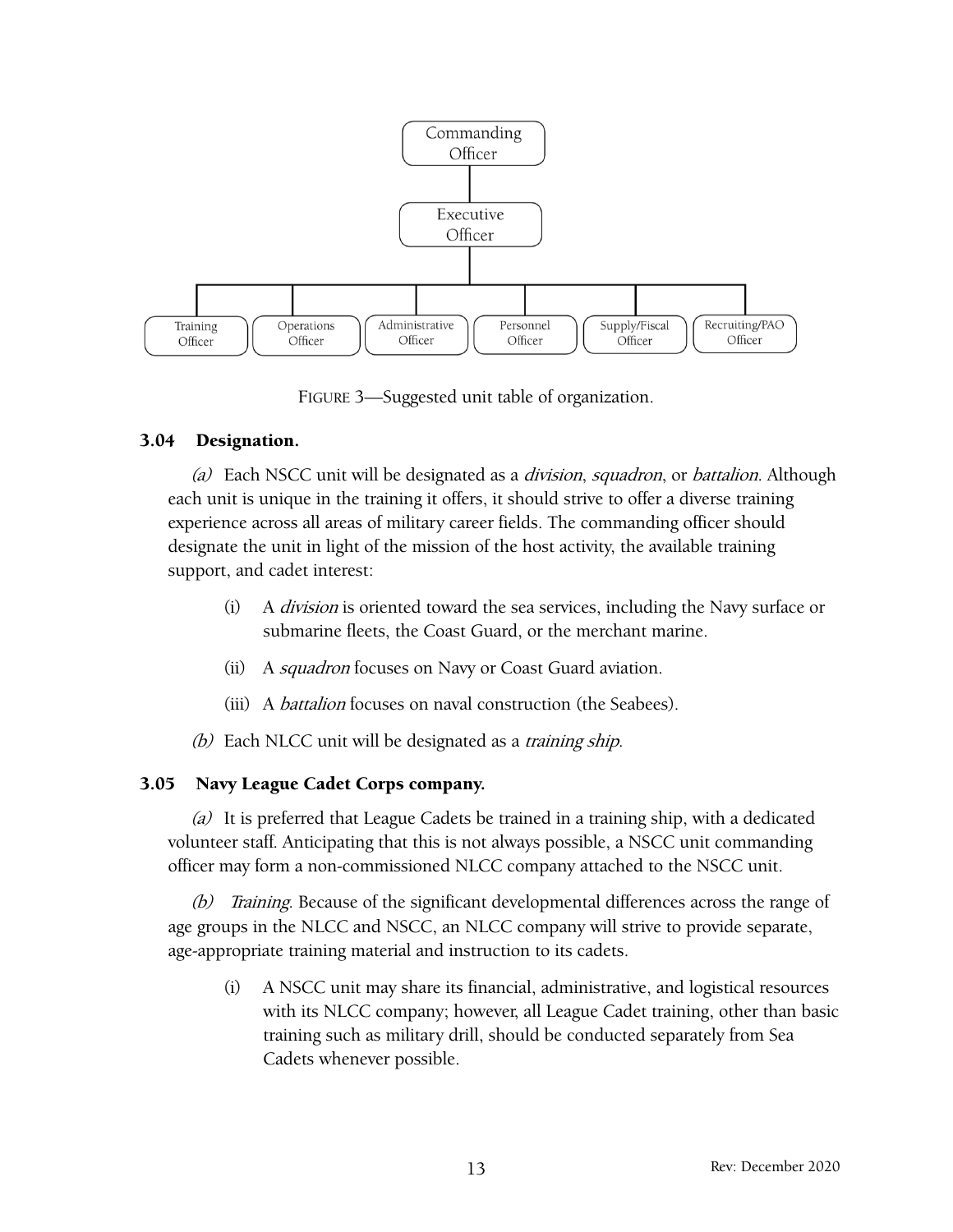- (ii) A qualified Sea Cadet may instruct League Cadets under volunteer supervision.
- (iii) League Cadets will not participate in high-risk training.

(c) The commanding officer of an NSCC unit with an attached NLCC company will designate an officer, instructor, or midshipman as the officer-in-charge of the company.

(d) Each NLCC company will undergo an annual inspection independent of its NSCC unit, as provided in SECTION 3.1[3.](#page-19-0)

(e) [Th](#page-19-0)e sponsor, NSCC unit commanding officer, or NLCC company officer-in-charge should request to form a NLCC training ship when required performance standards for a stand-alone training ship can be met.

**3.06** Enrollment and re-enrollment fees. A unit may charge additional enrollment and re-enrollment fees beyond the fee required to be remitted to national headquarters. Any such fees will be reasonable, and will be subject to review by the chain of command. A unit may waive either part or all of its fees when the commanding officer determines that a deserving applicant or cadet has financial need.

**3.07** Capital assets. A unit will exercise restraint and sound business judgment in purchasing capital assets.

(a) Amount. For the purposes of this section, a *capital asset* is any item having an expected useful life of more than one year, and having a value or purchase price of at least \$1,500.

(b) Approval required. A unit will obtain the written approval of its regional director before purchasing any capital asset.

(c) Real property. No unit will purchase, receive as a donation, or otherwise have an ownership interest in any real property (e.g., land or a building).

(d) Vehicles, boats, or registered assets. No unit will purchase, receive as a donation, or otherwise have an ownership interest in any car, van, bus, camper, trailer, boat, ship, or other vehicle that requires registration under state law or liability insurance coverage.

If a unit borrows or rents a vehicle from another organization, then to avoid any potential liability on the part of the USNSCC:

- (i) the unit may pay a reasonable rental insurance fee and any associated personal/property insurance policy, but no USNSCC or unit money will otherwise be expended for any costs related to the vehicle, and
- (ii) the organization holding title to the vehicle must be controlled by an independent authority which is not in any way affiliated with or controlled by the USNSCC or the unit.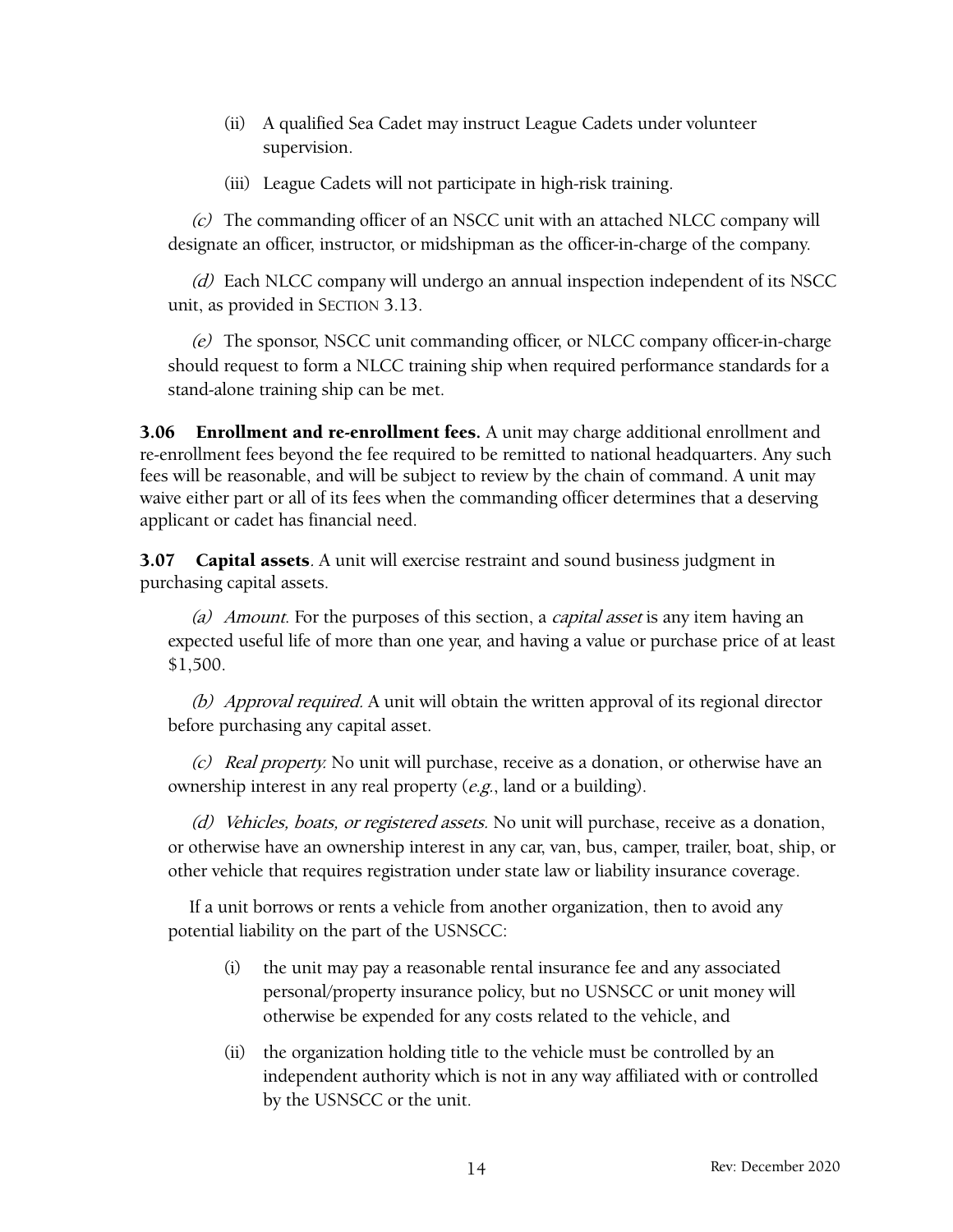(e) Weapons. No unit will purchase, receive as a donation, or otherwise have an ownership interest in:

- (i) an operable firearm;
- (ii) a bow or crossbow;
- (iii) any other weapon or similar device that is capable of launching a projectile, e.g., a slingshot, airgun, BB gun, airsoft gun, or paintball gun.

**3.08** Unit property. A member may borrow unit property such as uniforms for personal use in connection with his or her membership. However, such property remains the property of the unit. Any items purchased with unit funds, except for token quantities of insignia, must remain unit property while in the custody of a member.

**3.09 Fundraising.** A unit may fundraise for the benefit of its cadets, but any methods used will not reflect discredit upon the uniform, the USNSCC, or the Navy.

#### 3.10 Finances.

<span id="page-18-0"></span>(a) Duty. The commanding officer is ultimately accountable for making sound business decisions regarding the deposit or expenditure of unit funds. The commanding officer may delegate certain duties to subordinate volunteers, such as maintaining the unit's books, but cannot delegate the responsibility of ensuring that all USNSCC financial policies are strictly followed.

#### (b) Improper transactions.

- (i) Except for reimbursement of actual authorized expenses, no person will, for any reason, borrow money from the unit's funds.
- (ii) No unit will award any merit-based scholarships.
- (iii) No unit will contract for any loan or commercial credit card.

(c) Travel. No volunteer will be reimbursed or compensated for unit-related travel expenses except as specifically authorized by the chain of command.

(d) Who may access. The sponsor, regional director, or higher echelon in the chain of command may, at any time, inspect or audit a unit's financial records. Any person granted access to a unit's financial account must be an officer or instructor, or a representative of the sponsoring organization. The unit commanding officer will not permit access to those volunteers who have a negative financial history,  $e.g.,$  including filing a petition for bankruptcy within the previous ten years, foreclosures, repeated credit collections, etc.

(e) EIN. Each unit will obtain an employer identification number (EIN) from the U.S. Internal Revenue Service for banking purposes.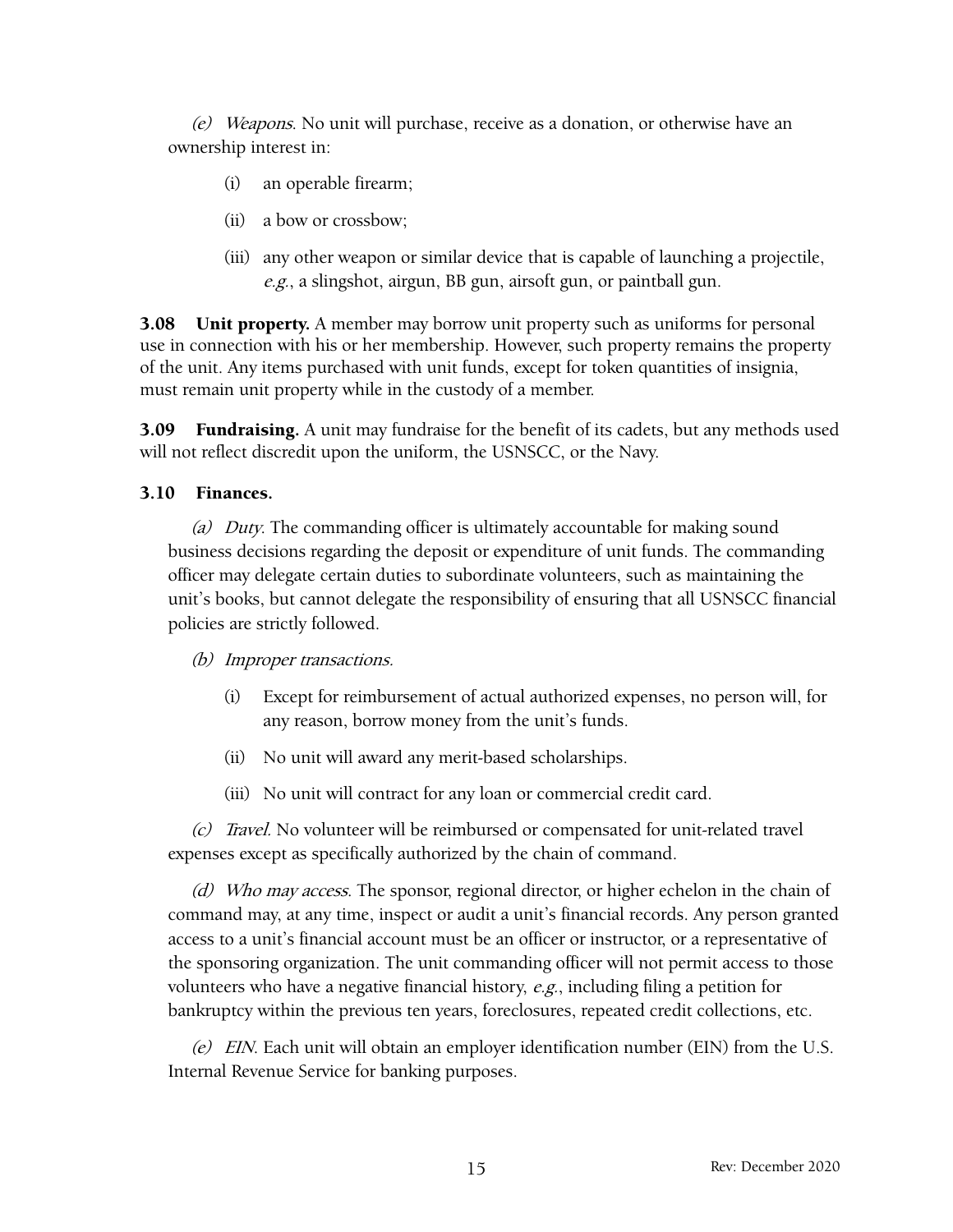(f) Accounts. Each unit will maintain its liquid assets (*i.e.*, money) in a business or commercial financial account that is:

- (i) opened using the unit's EIN, not the social security number of any person,
- (ii) used exclusively for unit—not personal—purposes,
- (iii) insured by the U.S. Federal Deposit Insurance Corporation (FDIC),
- (iv) accessible by the regional director, unit commanding officer, and at least one other responsible volunteer (usually the executive officer), and
- (v) held in the name of the unit with the phrase "U.S. Naval Sea Cadet Corps" (the acronyms USNSCC, NSCC, or NLCC may be used).
- $(g)$  Documentation. Each unit will properly document its expenses and deposits by:
	- (i) keeping original or accurate copies of all receipts for a minimum of five years, or longer if required under state law,
	- (ii) reconciling the account on at least a monthly basis,

(h) Audit. The unit's regional director will, in conjunction with its primary sponsor, conduct an audit of the unit's financial records at each unit's annual inspection, see SECTION 3.13, [an](#page-19-0)d additionally at each change of command.

<span id="page-19-1"></span>(i) Fiscal year. The fiscal year for each unit will be January 1 through December 31.

 $(i)$  Purchases. The unit commanding officer will ensure that all routine purchases are conducted using unit debit cards, business checks, or official money orders.

**3.11 Corporate form.** A unit will not incorporate under the laws of its home state without the endorsement of its chain of command and the written approval of the executive director. Any unit seeking permission to incorporate must provide a copy of its proposed articles of organization with its request. All articles of incorporation must provide that upon final dissolution (decommissioning) of the unit, its liquid assets will be used to satisfy the unit's outstanding debts or obligations, and then any remaining liquid assets will be conveyed to the USNSCC to be used in furtherance of its charitable mission.

**3.12** Tax-exempt status. A unit will not apply for tax-exempt status under section  $501(c)(3)$  of the IRS Code, or any equivalent federal or state law, without the endorsement of its chain of command and the written approval of the executive director. No unit will for any purpose use, or attempt to use, any exempt status granted to national headquarters.

<span id="page-19-0"></span>**3.13** Annual inspection. Each unit must complete an annual inspection to be conducted by its regional director. The executive director will issue detailed standards for the annual inspection which include a complete audit of the unit's financial records (see SECTION 3.10(h[\)\), enrol](#page-19-1)lment, retention, administrative proficiency, and the success of the training program.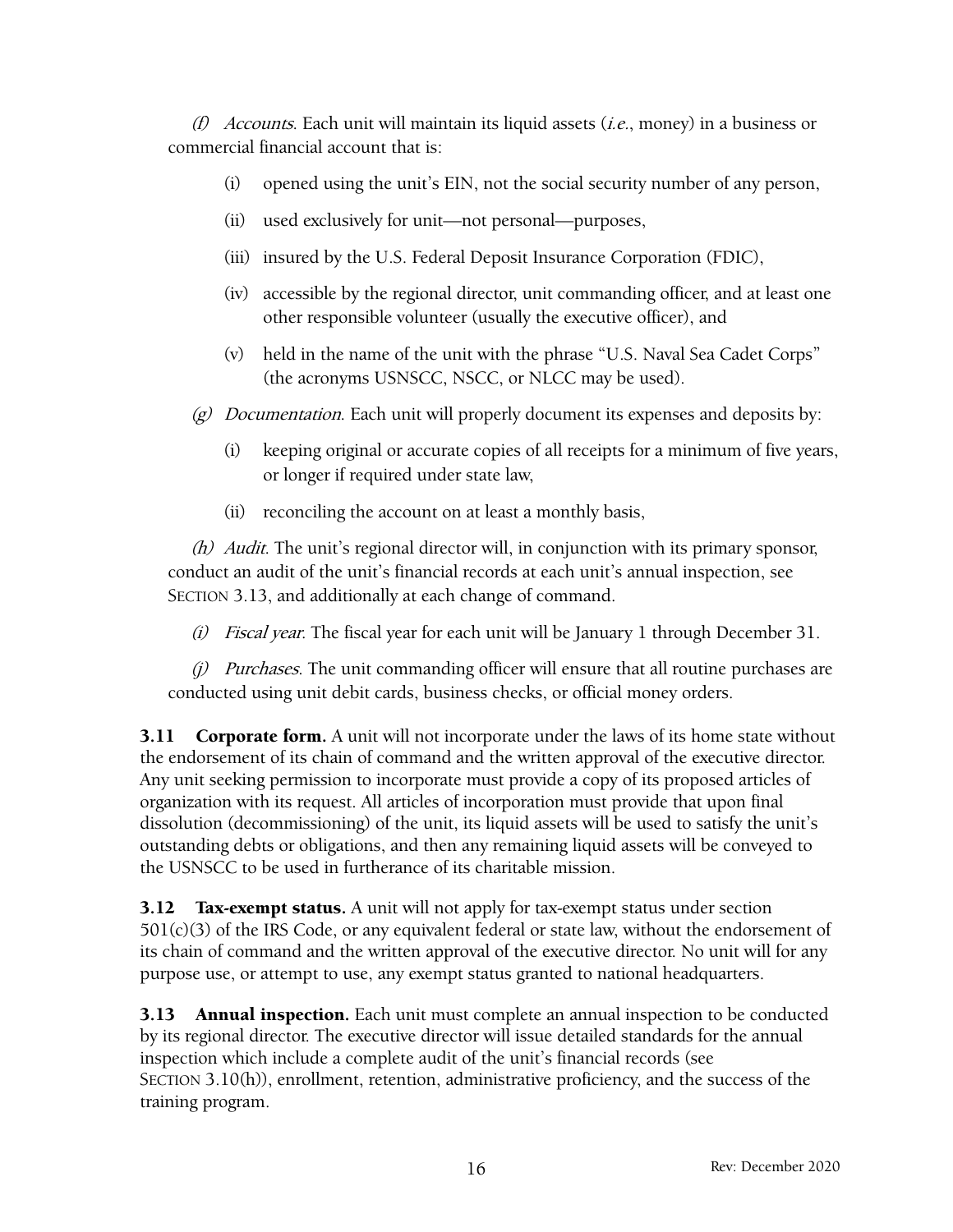3.14 Decommissioning/disestablishment. The national chairman may decommission or disestablish a unit when the unit fails two successive annual inspections, or when the chain of command recommends that disestablishment of the unit is in the best interests of the USNSCC. Upon decommissioning, the regional director will:

(a) Assist cadets and volunteers who wish to transfer to another unit,

(b) Liquidate, or equitably transfer to another area unit, the unit's capital assets, and

(c) Satisfy any outstanding debts or obligations owed by the unit, and transfer all remaining liquid assets to the USNSCC to be used in furtherance of its charitable mission.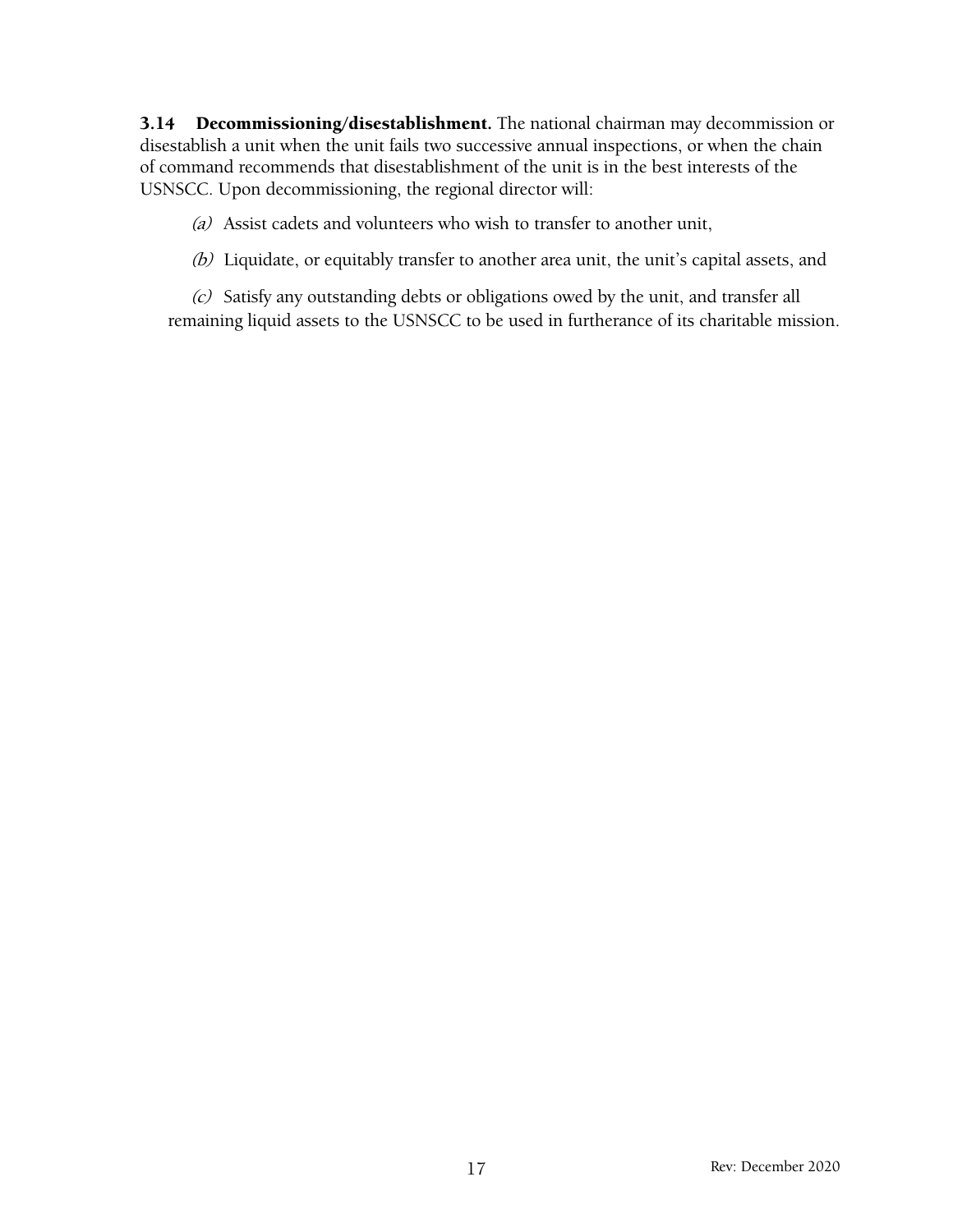## <span id="page-21-0"></span>CHAPTER 4 - TRAINING CONTINGENTS

4.01 General. Unlike units, training contingents are temporary USNSCC activities, created for the sole purpose of providing a short-term training to cadets from one or more units.

(a) Formation. A training contingent is formed when the executive director approves its proposed mission, training plan, and budget.

(b) Dissolution. A training contingent is dissolved when the training contingent's mission and training plan has been completed, and the executive director accepts its final financial audit and deems it satisfactory. The executive director may dissolve a training contingent at any other time for good reason.

#### 4.02 Types of training contingents.

(a) NSCC recruit training. The purpose of NSCC recruit training is to provide basic military training and knowledge to Sea Cadet recruits, and to encourage among these recruits teamwork, accountability, physical fitness, self-confidence, self-discipline, and grit. As provided in SECTION 5.07(b)[, each](#page-27-0) Sea Cadet must complete recruit training before being advanced to Seaman or Airman Apprentice.

(b) NSCC advanced training. An NSCC advanced training is any NSCC training other than recruit training which is:

- <span id="page-21-1"></span>(i) approved by the executive director,
- (ii) is at least five consecutive days in length,
- (iii) qualifies for advancement in the NSCC, see SECTION 5.07(b[\), and](#page-27-0)
- (iv) [h](#page-27-0)as any topic(s) relevant to the USNSCC mission, including: underway or inport training aboard Navy or Coast Guard vessels or stations; one or more career fields in the Navy, Coast Guard, or other service; Science, Technology, Engineering, and Mathematics (STEM); an authorized international exchange; or law enforcement. This list is non-exclusive.

(c) NLCC training. Any training offered to League Cadets, including a basic orientation or other NLCC-specific advanced trainings. A League Cadet is not required to complete any NLCC trainings for advancement, but must complete NLCC basic orientation before attending any other NLCC training.

#### 4.03 Staff.

(a) Commanding officer of the training contingent (COTC). See SECTION 2.0[7.](#page-11-0)

(b) [Ot](#page-11-0)her staff positions. Each COTC will appoint an executive officer, and other volunteers to serve in such other billets as he or she deems necessary.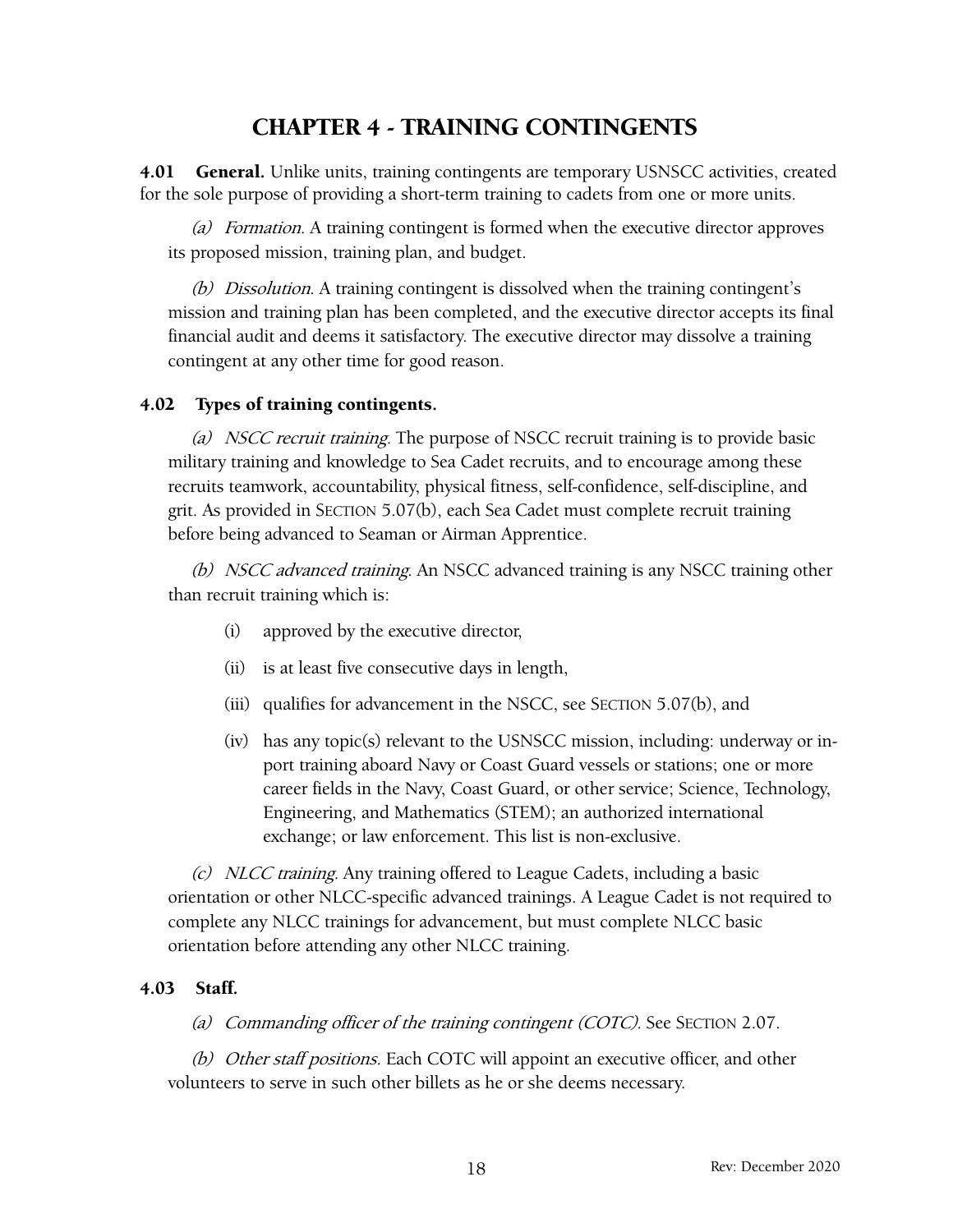**4.04 Capital assets**. A training contingent will exercise restraint and sound business judgment in purchasing capital assets.

(a) Amount. For the purposes of this section, a *capital asset* is any item having an expected useful life of more than 1 year and a value or purchase price of at least \$3,000.

(b) Approval required. A training contingent will obtain the written approval of its chain of command before purchasing any capital asset.

(c) Real property. No training contingent will purchase, receive as a donation, or otherwise take an ownership interest in any real property  $(e.g.,]$  and or a building).

(d) Vehicles, boats, or registered assets. No training contingent will purchase, receive as a donation, or otherwise take an ownership interest in any car, van, bus, camper, trailer, boat, ship, or other vehicle that requires registration under state law or liability insurance coverage.

If a training contingent borrows or rents a vehicle from another organization, then to avoid any potential liability on the part of the USNSCC:

- (i) the training contingent may pay a reasonable rental insurance fee and any associated personal/property insurance policy, but no USNSCC money will otherwise be expended for any costs related to the vehicle,
- (ii) the organization holding title to the vehicle must be controlled by an independent authority which is not in any way affiliated with or controlled by the USNSCC or the training contingent, and

(e) Firearms. No training contingent will purchase, receive as a donation, or otherwise take an ownership interest in an operable firearm.

#### 4.05 Finances.

*(a)* Compliance with Uniform Grant Guidance. Each training contingent will be organized in compliance with federal Uniform Grant Guidance, 2 C.F.R. Part 200, Uniform Administrative Requirements, Cost Principles, and Audit Requirements for Federal Awards. In addition, each training contingent will follow all policies and procedures that implement the Uniform Grant Guidance within the USNSCC.

(b) Duty. The COTC is ultimately accountable for making sound business decisions regarding the deposit or expenditure of training contingent funds. The COTC may delegate certain duties to subordinate volunteers, but cannot delegate the responsibility of ensuring that all USNSCC financial policies are strictly followed.

- (c) Improper transactions.
	- (i) No person will, for any reason, borrow from a training contingent's funds.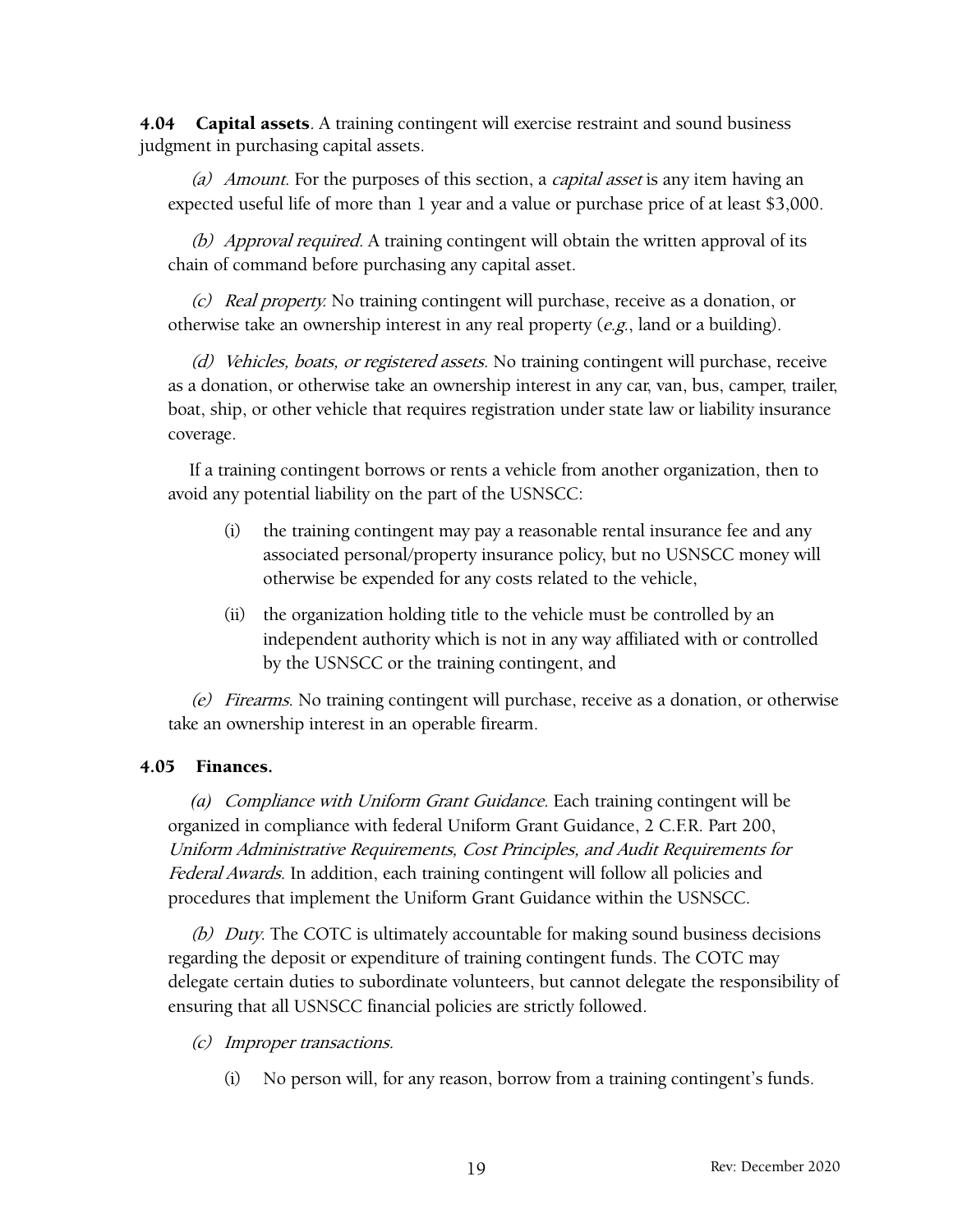(ii) No training contingent will contract for a loan or commercial credit card.

(d) Travel allowance. A training contingent may pay a reasonable allowance to volunteers for expenses incurred in traveling to and from the training contingent location.

(e) Reimbursement. Other than provided in this section, no volunteer will be reimbursed for any expenses except as specifically authorized by the chain of command.

(f) Who may access. Any echelon in a training contingent's chain of command may, at any time, inspect or audit its financial records. Any person granted access to a unit's financial account must be an officer or instructor. The COTC will limit access to those volunteers who do not have a negative financial history, e.g., including filing a petition for bankruptcy within the previous ten years, foreclosures, repeated credit collections, etc.

 $(g)$  EIN. Each training contingent will obtain an employer identification number (EIN) from the U.S. Internal Revenue Service for banking purposes. Alternatively, when authorized by its supervising NHQ representative, a training contingent may use the EIN of another training contingent, a region, or other USNSCC entity.

(h) Accounts. Each training contingent will maintain its liquid assets  $(i.e.,$  money) in a business or commercial financial account that is:

- <span id="page-23-0"></span>(i) opened using an EIN as provided in paragraph (g) [of](#page-23-0) this section, not the social security number of any person,
- (ii) used exclusively for official—not personal—purposes,
- (iii) insured by the U.S. Federal Deposit Insurance Corporation (FDIC),
- (iv) accessible by the NHQ representative or his or her designee (which may be a regional director), and
- (v) held in the name of the training contingent, as a part of the U.S. Naval Sea Cadet Corps (the acronyms USNSCC, NSCC, or NLCC may be used).

(i) Documentation. Each training contingent will properly document its expenses and deposits by keeping original or accurate copies of all receipts for a minimum of five years, or longer if required under state law, and will reconcile the account at least monthly.

(i) Audit. The COTC will complete and submit an audit, supported by receipts and all necessary documentation, immediately following the completion of each training contingent's mission. A COTC who fails to comply with the provisions of this section is personally liable for funds that are not audited.

 $(k)$  Purchases. The COTC will ensure that all routine purchases are conducted using debit cards, business checks, or official money orders.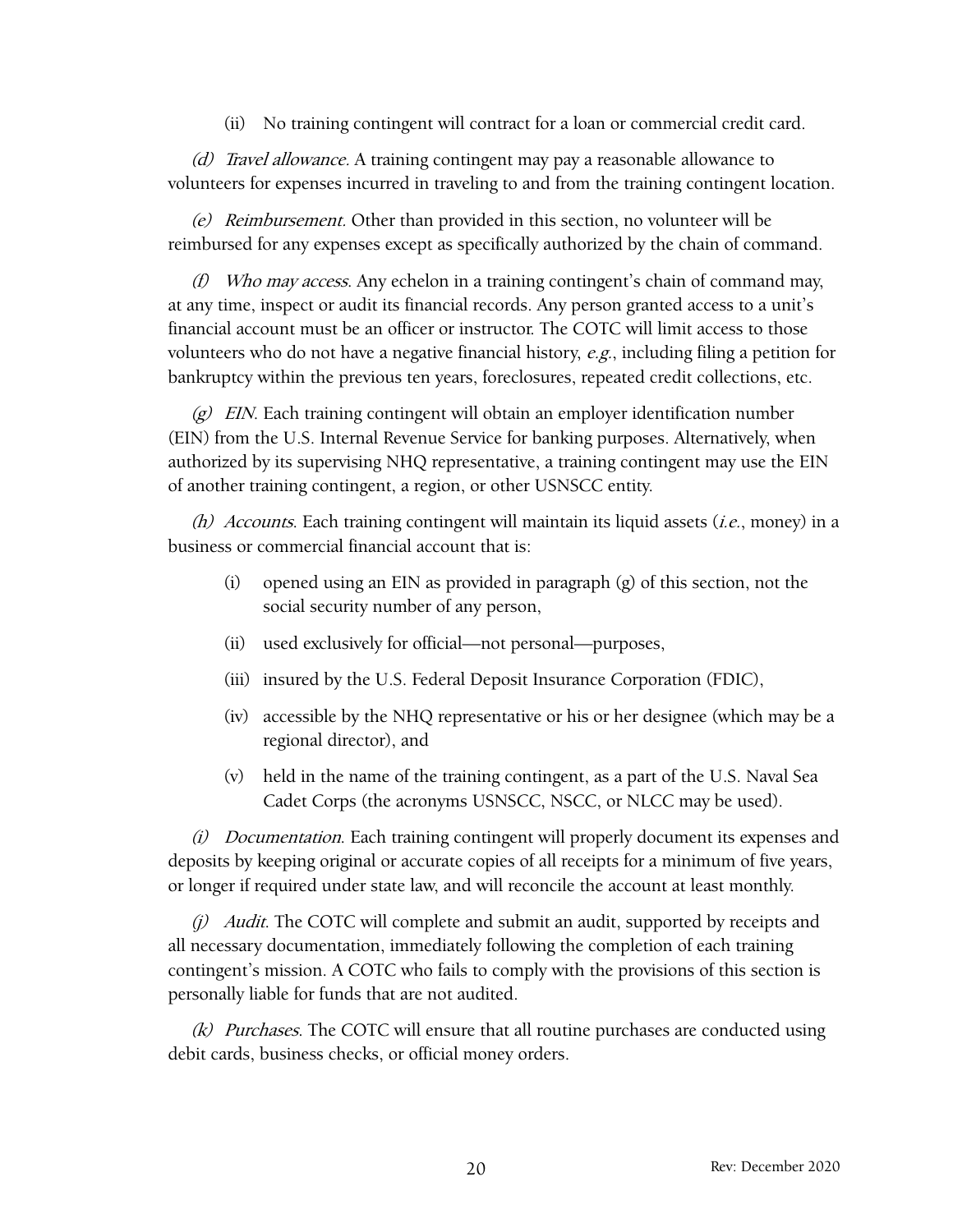## <span id="page-24-1"></span><span id="page-24-0"></span>CHAPTER 5 - SEA CADETS AND LEAGUE CADETS

5.01 Eligibility requirements. The following are essential requirements of membership as a cadet in the USNSCC. Each applicant must be able to meet all of the requirements contained in this section in order to enroll as a League Cadet or Sea Cadet. Furthermore, once enrolled, each cadet must continue to meet all of these requirements to remain enrolled.

(a) Age. An applicant to the NLCC must be at least 10 years old but not have reached his or her 14th birthday. An applicant to the NSCC must be at least 13 years old but not have reached his or her 18th birthday.

(b) Citizenship. An applicant must be a U.S. citizen or permanent legal resident.

(c) Suitability. An applicant must demonstrate to the unit commanding officer's satisfaction that he or she possesses the maturity, motivation, and leadership potential needed to excel in the USNSCC's military training environment. The applicant must be willing to commit to actively participating as a cadet, including maintaining satisfactory attendance and pursuing advancement, training, and leadership opportunities.

At a minimum, the applicant and his or her parent/guardian must truthfully affirm that the applicant:

- (i) is unmarried, is not sexually promiscuous, and does not have any children,
- (ii) does not use, and rejects the use of, alcohol,
- (iii) does not use, and rejects the use of, illegal and/or recreational drugs,
- (iv) is not part of a criminal or street gang, and
- (v) has no pattern of unfavorable interactions with the police, and has never been arrested or charged with a crime or a delinquent act in a court of law.

(d) Physical fitness. An applicant must be able to participate in the basic required activities of the program, which include successfully completing all advancement requirements (see SECTION 5.0[7\), p](#page-27-1)articularly:

- (i) a semi-annual physical fitness assessment, and
- (ii) (for Sea Cadets only) participation in an overnight recruit training and subsequent advanced training evolutions;

and, at unit drills, training contingents, or activities, multiple hours per day of:

- (iii) team-building physical training activities and calisthenics,
- (iv) close-order military drill and formation,
- (v) periods of classroom and practical hands-on instruction, and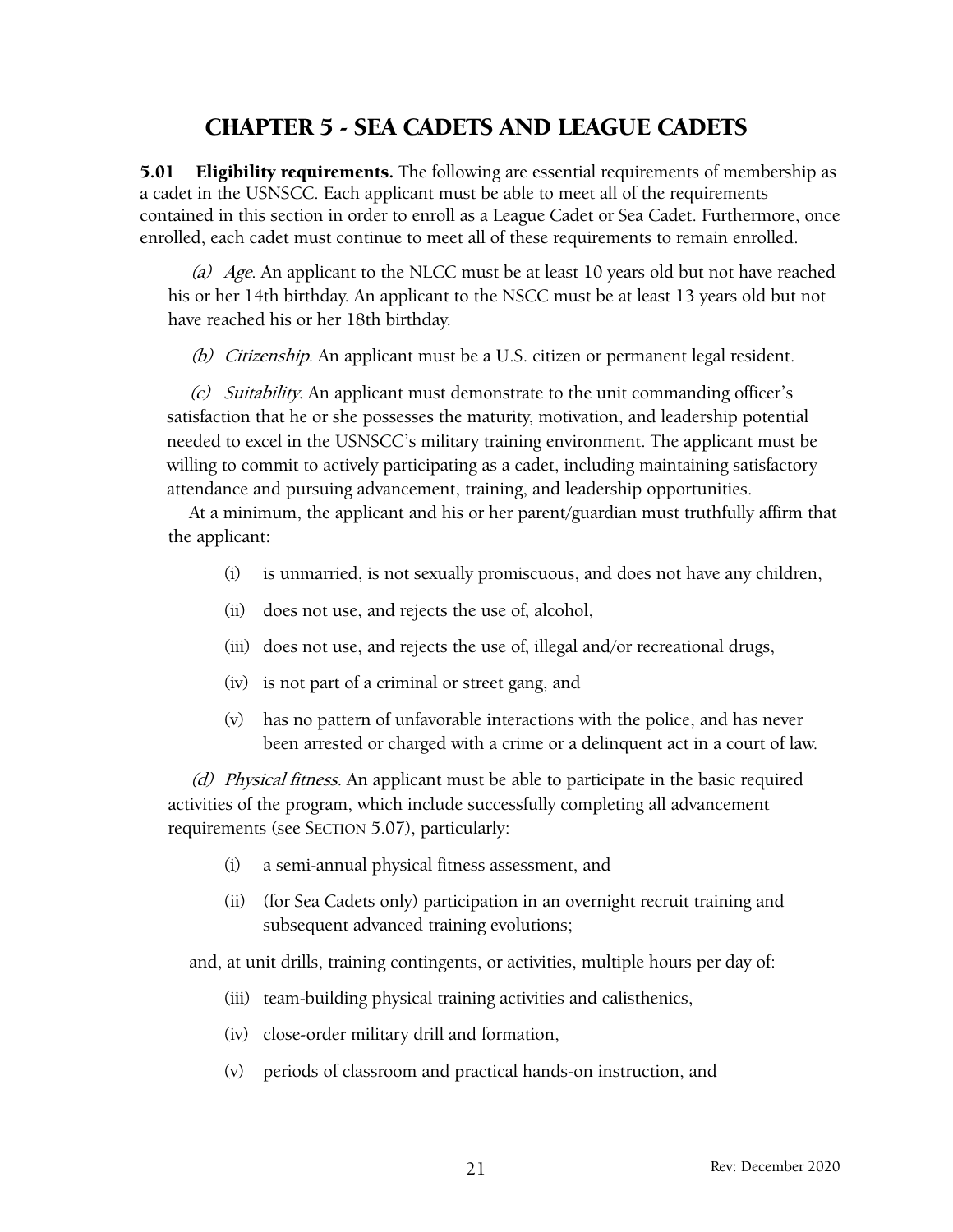(vi) hands-on, often demanding, military training in the field or on Navy and Coast Guard ships.

(e) Medical history, immunizations, and exam. An applicant must fully and truthfully disclose his or her medical history, must complete a physical examination performed by a licensed medical practitioner, and must be up-to-date with common immunizations.

(f) Academics. An applicant must demonstrate that he or she is a student in good standing in a state-approved public, private, or home school. Once enrolled, the applicant must be able to complete self-paced, open-book correspondence courses on his or her own time.

 $(g)$  Waivers. It is only the truly rare case in which a waiver to one of the above requirements may be considered. An applicant who believes his or her case presents exceptional circumstances should request that the unit commanding officer forward their request to the chain of command for approval by the executive director. Any waiver requests connected to an applicant's disability will be evaluated under the Americans with Disabilities Act (ADA) framework provided in SECTION 5.0[2.](#page-25-0)

5.02 [Am](#page-25-0)ericans with Disabilities Act (ADA). No qualified person will be excluded from participation in, be denied the benefit of, or otherwise be subjected to discrimination by the USNSCC simply because that person has a disability. The focus of all member-related decisions will be on what our applicants and cadets *can* do, rather than on what they cannot do—and if a cadet can achieve all of our program's eligibility requirements, the chain of command should work with that cadet to tailor non-essential rules and procedures to enable his or her enrollment and full participation in the program.

(a) Who is a qualified person? A qualified person is any applicant or cadet who can achieve all of the eligibility requirements defined in SECTION 5.0[1.](#page-24-1)

(b) [Wh](#page-24-1)at is a disability? A disability is a physical or mental impairment that substantially limits one or more major life activities, or a record of such an impairment, or a perception (true or not) that a person has such an impairment.

- <span id="page-25-0"></span>(i) A disability need not be immediately obvious.
- (ii) If the condition is permanent but only exhibits occasionally (such as seizures), the condition is a disability because it substantially limits one or more life activities when that condition is active, e.g., during the seizure itself.
- (iii) Temporary conditions which will heal in under six (6) months, such as broken limbs or common illnesses, are not disabilities.

(c) Reasonable accommodation. A cadet may request, at any time before or after enrollment, that a unit or training contingent waive, modify, or tailor certain regulations, policies, or procedures to accommodate his or her disability. The chain of command will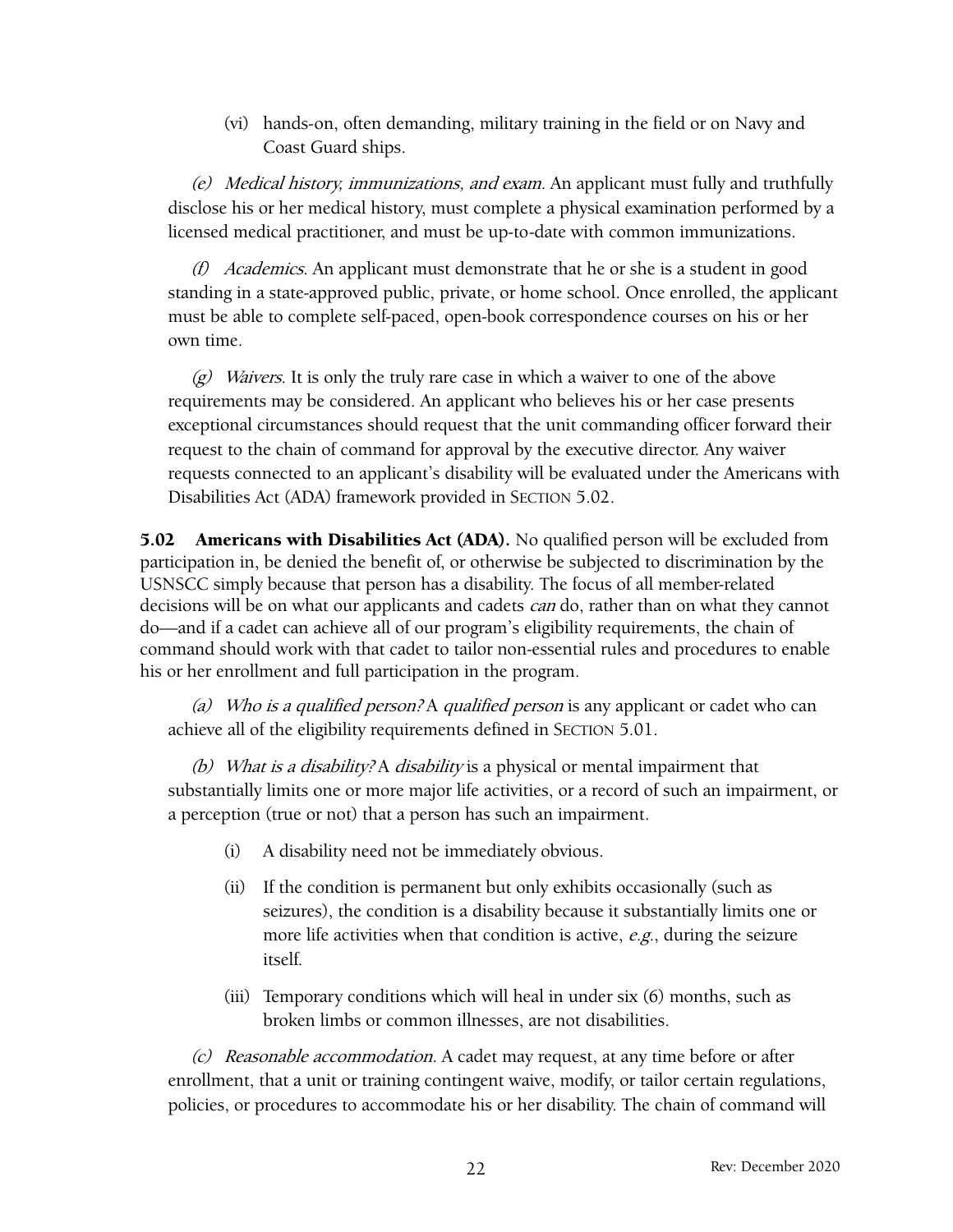grant the requested accommodation if it is reasonable. An accommodation is reasonable when it:

- (i) enables a person with a disability to fully meet all eligibility requirements, as defined in SECTIONS 5.01[,](#page-24-1)
- (ii) [do](#page-24-1)es not cause or increase the risk of harm to either that person or other member(s) within the unit or training contingent,
- (iii) does not cause an undue burden to the unit or training contingent's volunteer staff, and
- (iv) does not require altering the fundamental nature of the USNSCC or the legitimate training objectives of the unit or training contingent.

**5.03** Enrollment. A cadet is not considered enrolled until the application process has been completed, and the unit has received a USNSCC identification card from national headquarters for that cadet. Until enrolled, an applicant may observe but will not participate in unit activities.

5.04 Oath. Each cadet will affirm the following oath on enrollment and each successive reenrollment: "I, *Name*, promise to serve faithfully, honor our flag, abide by Naval Sea Cadet Corps Regulations, carry out the orders of the officers appointed over me, and so conduct myself as to be a credit to myself, my unit, the U.S. Naval Sea Cadet Corps, the Navy, the Coast Guard, and my country. (So help me God.)"

#### 5.05 Rates.

<span id="page-26-0"></span>(a) Navy League Cadet Corps (NLCC). A League Cadet will enroll as a Recruit, and may be advanced to the following rates: Apprentice Cadet (APC); Able Cadet (ABC); Petty Officer Third Class (PO3); Petty Officer Second Class (PO2); Petty Officer First Class (PO1); and Ship's Leading Petty Officer (SLPO).

(b) Naval Sea Cadet Corps (NSCC). A Sea Cadet will enroll as a Seaman Recruit (SR) or Airman Recruit (AR), and may be advanced to the following rates: Seaman or Airman Apprentice (SA/AA); Seaman or Airman (SN/AN); Petty Officer Third Class (PO3); Petty Officer Second Class (PO2); Petty Officer First Class (PO1); and Chief Petty Officer (CPO).

#### 5.06 Advancement authority.

(a) The unit commanding officer is the advancement authority for all NLCC rates, and for all NSCC rates from Seaman or Airman Apprentice (SA/AA) through Petty Officer Second Class (PO2).

(i) The unit commanding officer, may advance a cadet in rank at any time after all requirements for advancement have been met. Advancement should take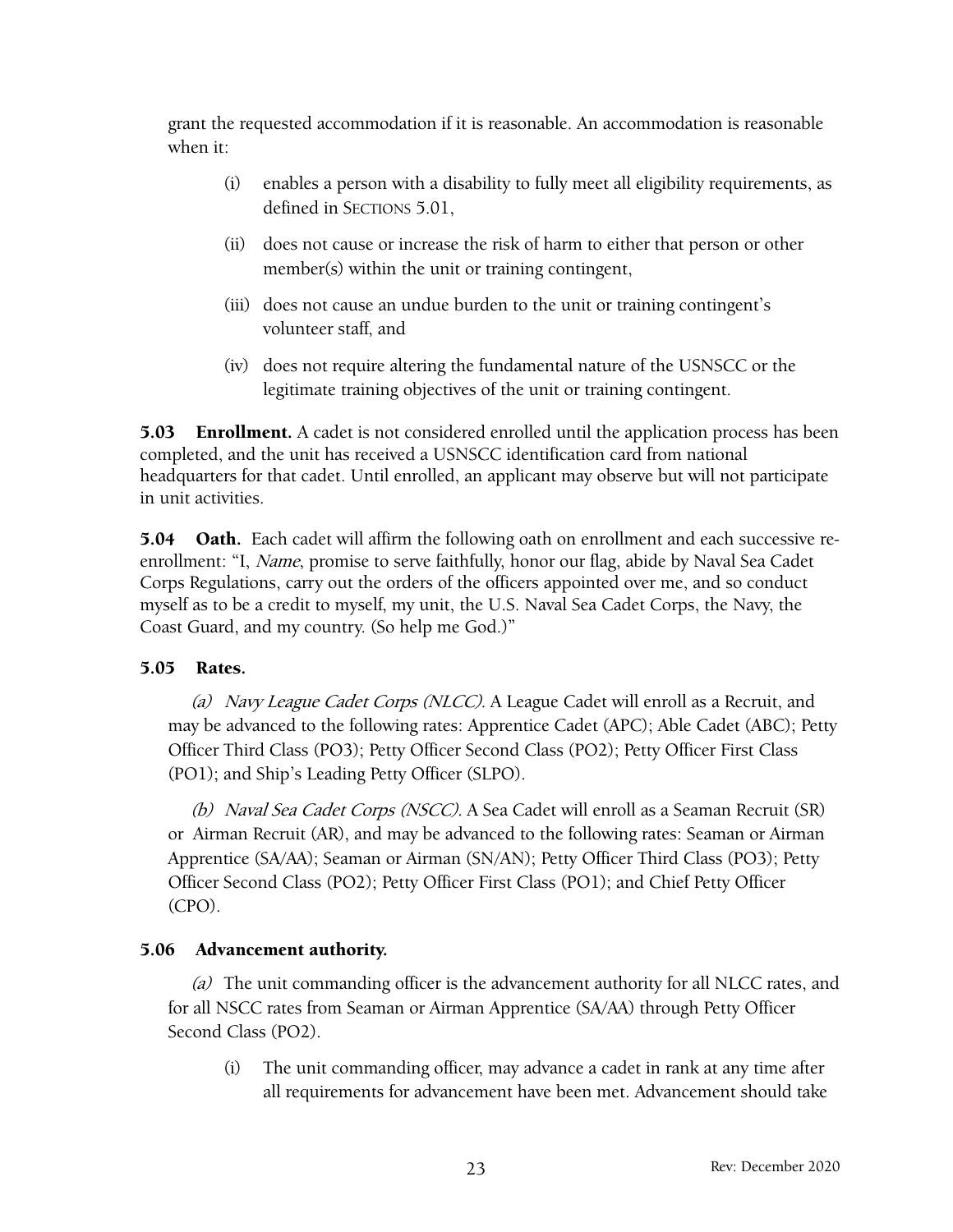place immediately when a cadet becomes eligible, unless, in the commanding officer's judgement, there is good reason to delay advancement.

(ii) A unit commanding officer does not have the authority, and will not "frock" or make any so-called "meritorious advancements" until all requirements have been met.

 $(b)$  The executive director, on the recommendation of the chain of command, may advance a Sea Cadet to Petty Officer First Class (PO1) or Chief Petty Officer (CPO) after the cadet has met all requirements for advancement.

(c) A commanding officer may advance a Sea Cadet to the rate of Seaman or Airman Apprentice (Temporary) prior to completion of recruit training, in accordance with advancement rules established by the executive director.

5.07 Advancement requirements. The executive director will establish detailed requirements which govern when and how each cadet advances in rate. Each cadet will achieve, at a minimum, one advancement per enrollment year.

- <span id="page-27-2"></span><span id="page-27-1"></span>(a) In both the NLCC and NSCC, all advancements will require, at a minimum:
	- (i) completion of an academic curriculum requirement, and
	- (ii) recent completion of a physical fitness test.

(b) In the NSCC, advancements to Seaman Apprentice or Airman Apprentice will include a requirement that (in addition to other requirements) each recruit must complete an approved NSCC recruit training. Advancements to all subsequent rates will require completion of at least one advanced training of the type described in SECTION 4[.](#page-21-1)02(b).

#### 5.08 [Disci](#page-21-1)plinary action.

<span id="page-27-3"></span><span id="page-27-0"></span>(a) A commanding officer or higher echelon of the chain of command may, when necessary, take informal or formal disciplinary action to correct a cadet's failure to comply with regulations, standards of conduct, policies, and procedures. Disciplinary measures will never include imposition of physical training as punishment. See SECTION 7.0[2.](#page-36-1)

[In](#page-36-1)formal measures may include:

- (i) counseling between the cadet and the commanding officer,
- (ii) unofficial written guidance,
- (iii) extra military instruction, such as watches or work details, that do not deprive the cadet of water, food, shelter, sleep, or medical treatment, or
- (iv) curtailment of earned privileges.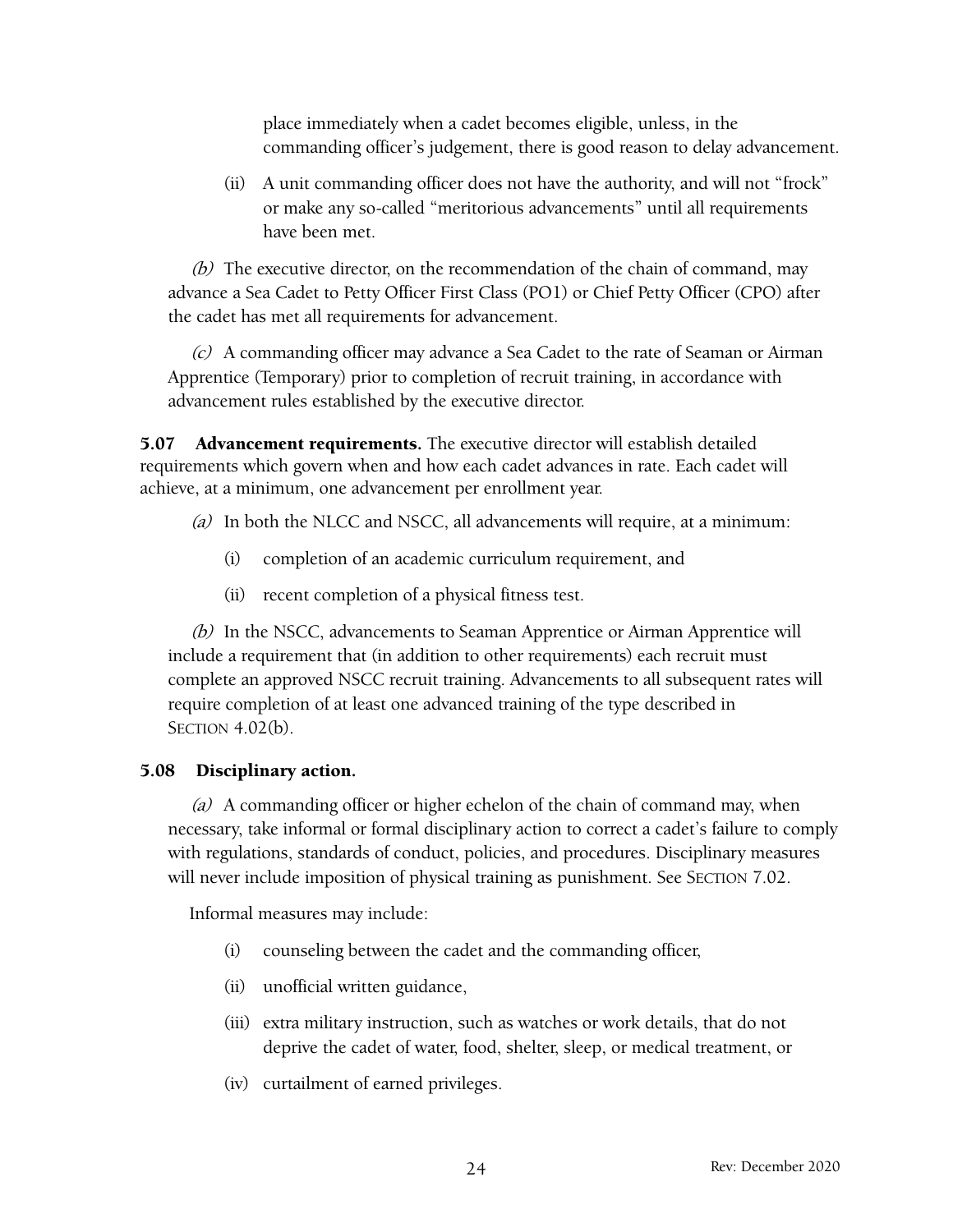Formal measures may include:

- (v) a written letter of reprimand placed in the cadet's file,
- (vi) remedial training,
- (vii) temporary suspension from the unit, or

(viii) reduction in rate.

(b) Executive officer's inquiry. When necessary, the commanding officer may direct that the executive officer conduct an inquiry (XOI) to determine whether the allegations are credible and warrant further action.

(c) Captain's Mast. When an XOI or other investigation concludes that the allegations of misconduct by a cadet are credible, the commanding officer will convene a Captain's Mast before deciding whether to impose disciplinary action, or what level of action is appropriate. The Captain's Mast is a meeting between the commanding officer, executive officer, the cadet, and any other people deemed necessary, which may include the cadet's parent or guardian.

#### 5.09 Discharge from the USNSCC.

<span id="page-28-3"></span><span id="page-28-2"></span>(a) Voluntary withdrawal. A cadet may voluntarily withdraw from the USNSCC for any reason, at any time. The cadet may be honorably discharged if he or she meets the requirements of paragraph (b) [of](#page-28-0) this section, otherwise the cadet will be separated as provided in paragraph (c)[.](#page-28-1)

(b) [H](#page-28-1)onorable discharge. A League Cadet who is in good standing will be honorably discharged when the cadet transfers to a Sea Cadet unit and becomes a Sea Cadet. A Sea Cadet who is in good standing and has advanced to the rate of Seaman/Airman or above will be honorably discharged from the USNSCC when the cadet:

- <span id="page-28-0"></span>(i) withdraws any time after attaining the rate of Chief Petty Officer,
- (ii) withdraws within four months of graduating high school, or
- (iii) reaches the maximum age.

(c) Separation. A commanding officer will separate a cadet from the USNSCC when the cadet voluntarily withdraws as provided in paragraph (a) [of](#page-28-2) this section and does not meet the criteria for honorable discharge. Additionally, a commanding officer will separate a cadet when separation is in the best interests of the USNSCC. Specific grounds for separating a cadet might include:

- <span id="page-28-1"></span>(i) a violation of the standards of conduct in CHAPTER 7 that does not warrant mandatory termination under paragraph (d) [of](#page-29-0) this section,
- (ii) failure to remain in good academic standing,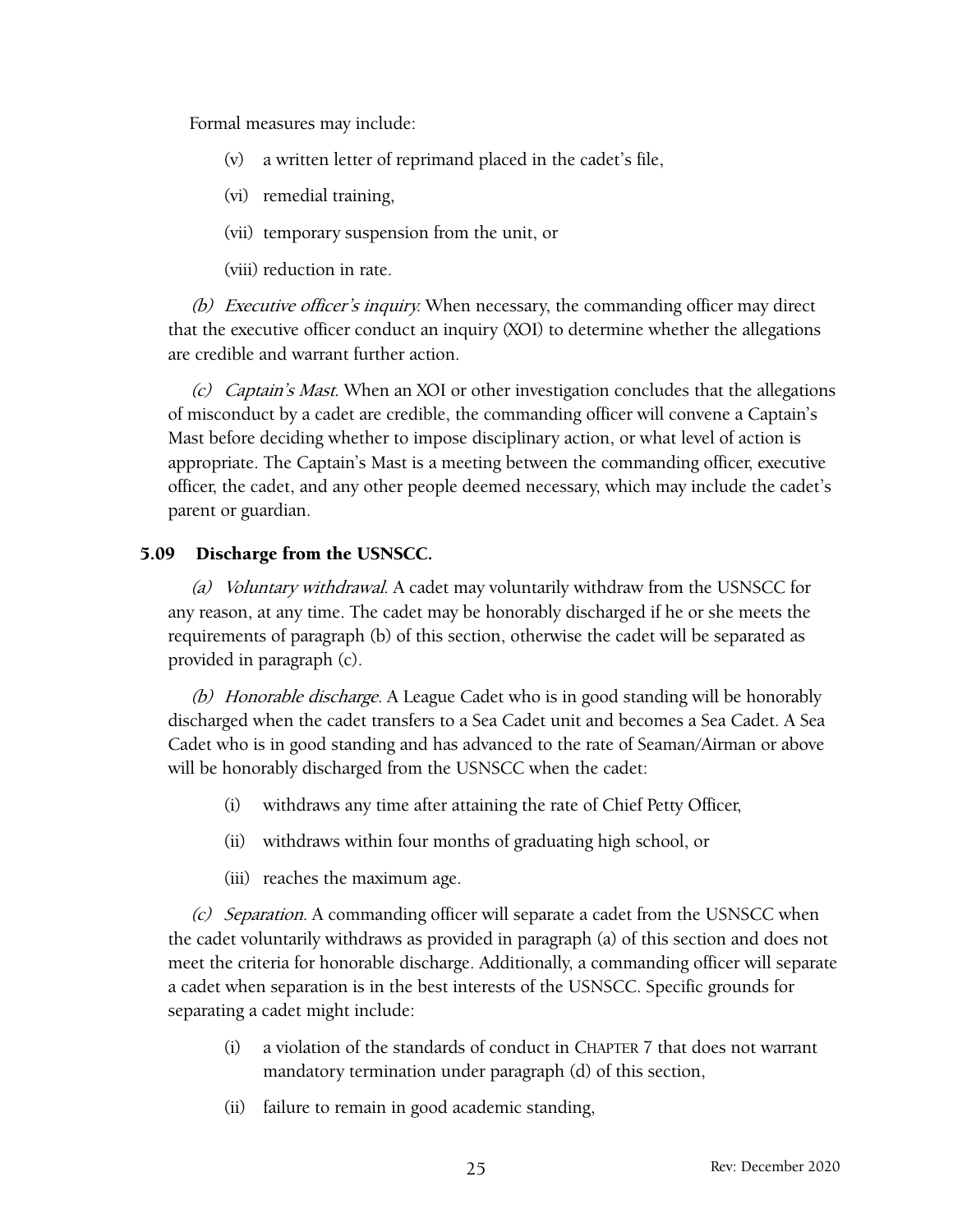- (iii) inability to meet one or more eligibility requirements of membership listed in SECTION 5.0[1,](#page-24-1)
- (iv) [a](#page-24-1) demonstrated lack of enthusiasm,  $e.g.,$  insufficient attendance, failure to advance in rate, or failure to complete the advancement requirements of SECTION 5.0[7,](#page-27-2)
- (v) [a](#page-27-2) deliberate abuse of the privilege of wearing the NSCC/NLCC uniform, or
- (vi) a combination of the above, or any other reasons as justified by the chain of command.

(d) Mandatory termination for cause. Certain violations of our standards of conduct are so destructive of the USNSCC's core values that the offending cadet must immediately be terminated from the USNSCC in order to maintain the good order and discipline of the unit. Each cadet has the right to be trained in a safe, ethical, and moral environment, and in recognition of that right, a unit commanding officer or higher echelon of the chain of command will immediately terminate the enrollment of any cadet who:

- <span id="page-29-0"></span>(i) possesses or furnishes another person with drugs, alcohol, tobacco products, firearms, weapons, pornography, or other contraband,
- (ii) is found to have committed abuse against another member as defined in SECTION 7.02 [e.g](#page-36-1)., hazing, harassment, assault, battery, maltreatment, or
- (iii) commits any other violation of the standards of conduct in CHAPTER 7 that justifies immediate termination.

In addition to terminating the cadet's membership, any echelon of the chain of command may notify law enforcement of any conduct that may be criminal in nature.

(e) Reduction in rate. A Sea Cadet who is terminated for cause under paragraph (d) [of](#page-29-0) this section will automatically be reduced to the rate of Seaman/Airman Recruit. The cadet will forfeit all rights and benefits from USNSCC membership, including any claim to advanced paygrade in the armed forces.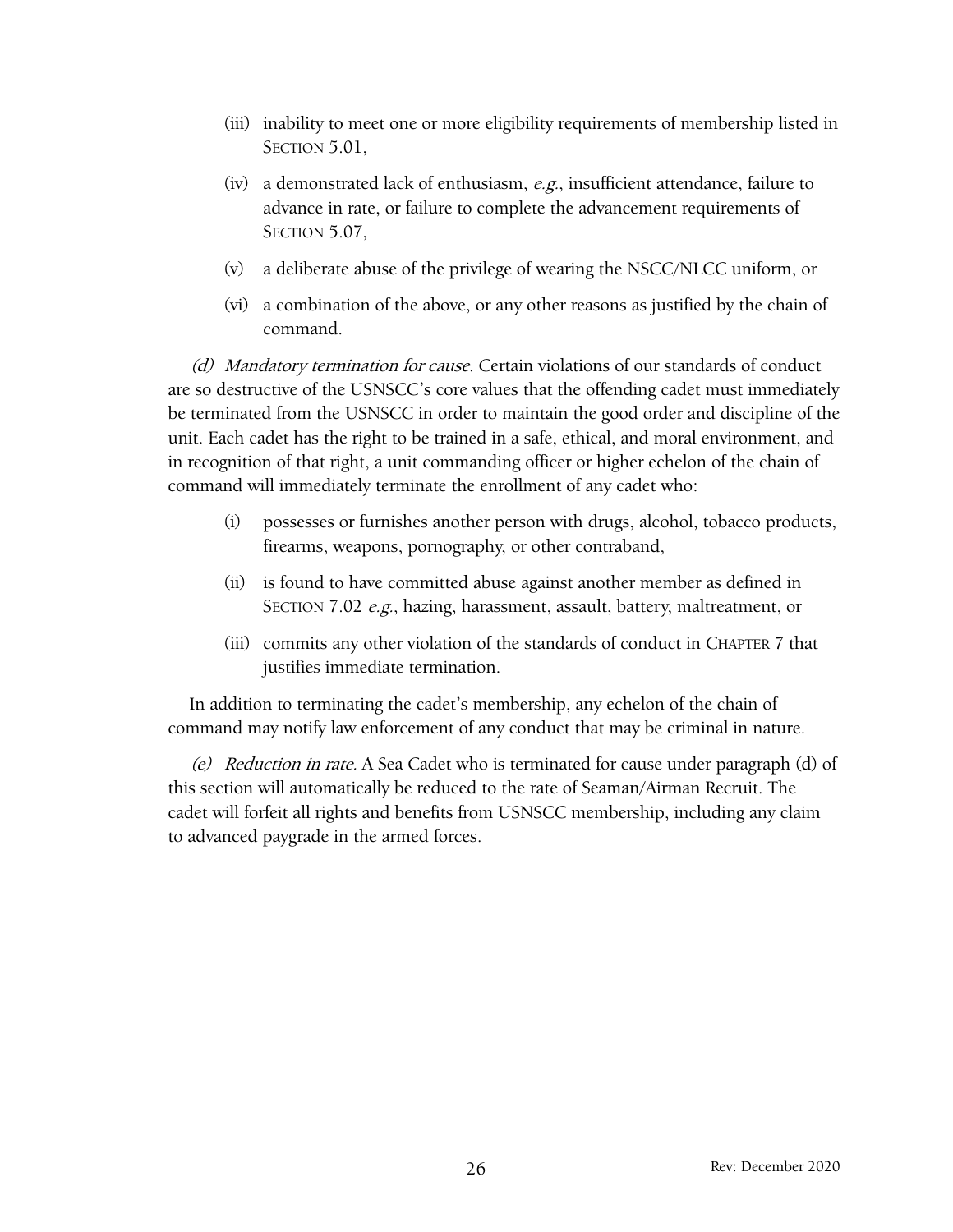## CHAPTER 6 - THE U.S. NAVAL SEA CADET VOLUNTEER

**6.01 Eligibility for membership.** A NSCC volunteer must be a U.S. citizen or legal permanent resident, free of felony convictions, of good moral character, sound mind, and capable of credibly communicating USNSCC values to our cadets.

(a) Primary screening. The unit commanding officer and, when appropriate, a representative of the sponsor, will conduct the primary vetting of a volunteer candidate. Screening will include, at a minimum:

- <span id="page-30-0"></span>(i) contacting a candidate's listed references,
- (ii) performing any state-required criminal background checks, and
- (iii) conducting an interview with the candidate to assess education, employment and job history, drinking and drug use habits, previous affiliations with other youth groups, and reasons for wishing to affiliate with the NSCC.

(b) Character background checks. After primary screening is complete, national headquarters staff will conduct a comprehensive criminal and sex-offender registry background check on each applicant. The executive director is the final approving authority for all volunteer enrollments.

(c) Reasons for non-enrollment. A volunteer will not be enrolled if found to be untruthful in his or her application, or for any other good reason as determined by the commanding officer or higher echelon of the chain of command.

**6.02** Compensation. A volunteer serves without pay.

6.03 Instructors. Each newly-enrolled volunteer who is 21 years old or older will be appointed as an instructor and assigned to a unit or regional staff, except as provided in this chapter.

**6.04** Midshipmen. The executive director may appoint as a midshipman a former cadet or other qualified person who is between the ages of 18 and 21 and meets established requirements for appointment. Upon turning 21, a midshipman is eligible for appointment either as an instructor, or to the officer corps in the rank of Ensign.

6.05 Officer Corps. The NSCC officer corps exists primarily for the benefit of our cadets. It establishes a Navy and Coast Guard-like rank structure, based on the performance, training, and experience of those volunteers who qualify. It permits our cadets to be led by officers who wear insignia similar to those worn by Navy officers. The officer corps enhances our cadets' experience in the USNSCC's military training environment.

(a) Ranks. An officer may be appointed or promoted to ranks of Warrant Officer (WO), Ensign (ENS), Lieutenant Junior Grade (LTJG), Lieutenant (LT), or Lieutenant Commander (LCDR).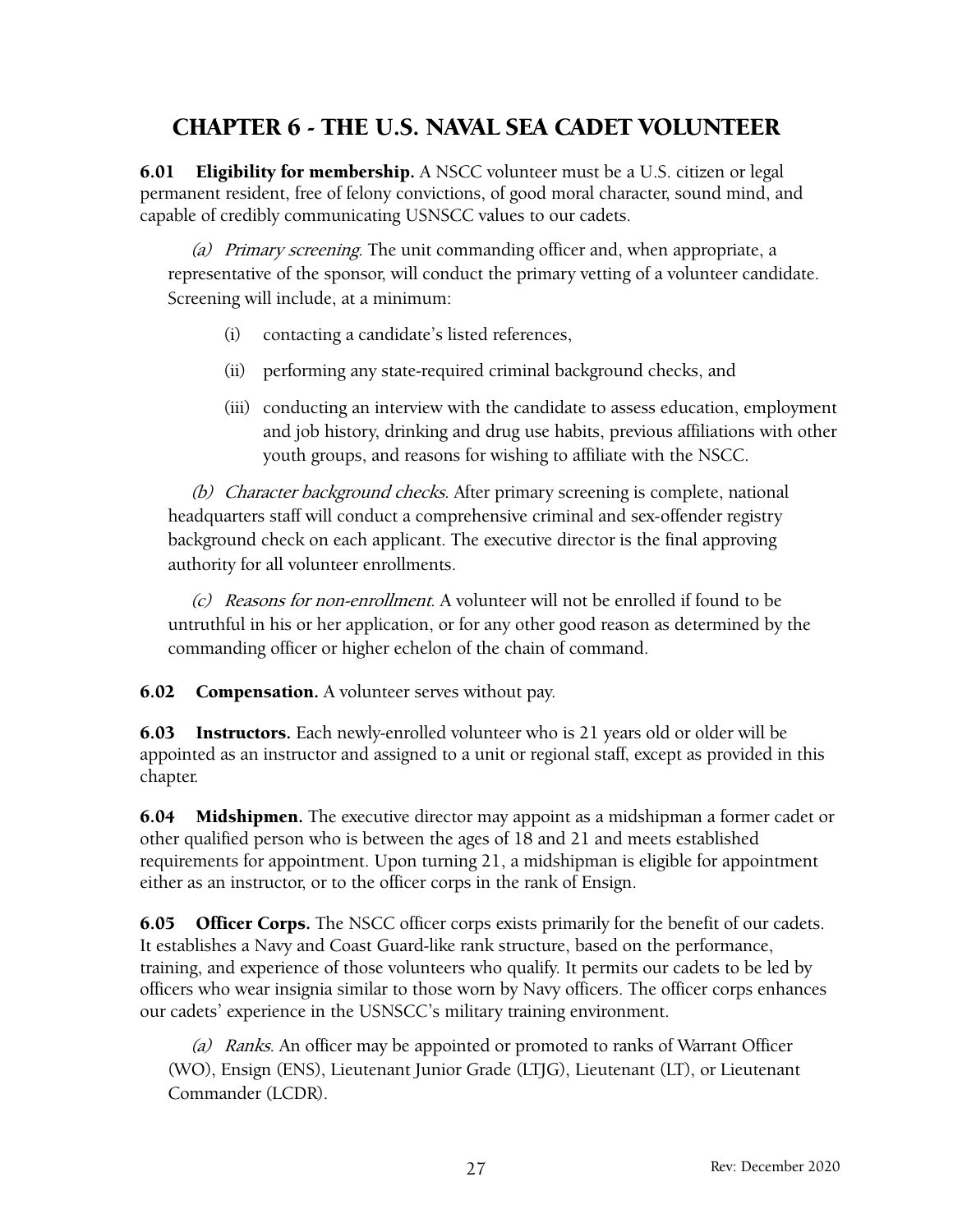(b) Appointment/promotion requirements. The executive director will establish written requirements of performance, training, and experience for each officer rank. In addition to any other requirements, any volunteer serving in the rank of Warrant Officer must be serving or have served honorably in the U.S. military in an enlisted rate of E-6 or above.

(c) Appointing and promoting authority. The executive director, on behalf of the national chairman, has the authority to appoint or promote a volunteer to any rank.

(d) Annual selection board. [Deleted.]

(e) Appointment/promotion of <sup>a</sup> unit commanding officer. The appointing/promoting authority may waive one or more requirements for appointment/promotion to Ensign, Lieutenant Junior-Grade, or Warrant Officer if the volunteer is assuming the duties of unit commanding officer. Such promotion may be made only if:

- (i) the volunteer has completed all professional development requirements for the appropriate rank,
- (ii) the unit has successfully completed its most recent annual inspection,
- (iii) the unit is a commissioned unit, or has successfully completed its precommissioning period under SECTION 3.0[1, an](#page-13-1)d
- (iv) the best interests of the unit require early promotion of the commanding officer—for example, to establish clear seniority within the unit.

(f) Appointment/promotion of a regional director. The national chairman will appoint or promote a volunteer who is assuming the duties of a regional director to the rank of Lieutenant Commander notwithstanding any unmet promotion requirements for that rank. If the volunteer fails to complete at least one year of good service as a regional director, his or her promotion to Lieutenant Commander will be automatically revoked and the volunteer returned to his or her previous rank.

 $(g)$  Waiver of promotion requirements. A volunteer must complete all promotion requirements before being promoted. However, the appointing/promoting authority may approve a waiver of promotion requirements in truly exceptional circumstances, in which the volunteer's chain of command recommends that a waiver is in the best interests of the USNSCC, the unit, and the volunteer in question. Any such waived requirements, other than time-in-grade or time-in-service, must be completed within one year of promotion.

(h) Status of officers. Officers have no status in the U.S. armed forces, and are not equivalent to military officers holding a rank of the same title.

(i) A U.S. military officer enrolling in the NSCC will not be appointed to the same rank he or she holds in the military. Such an officer may enroll as an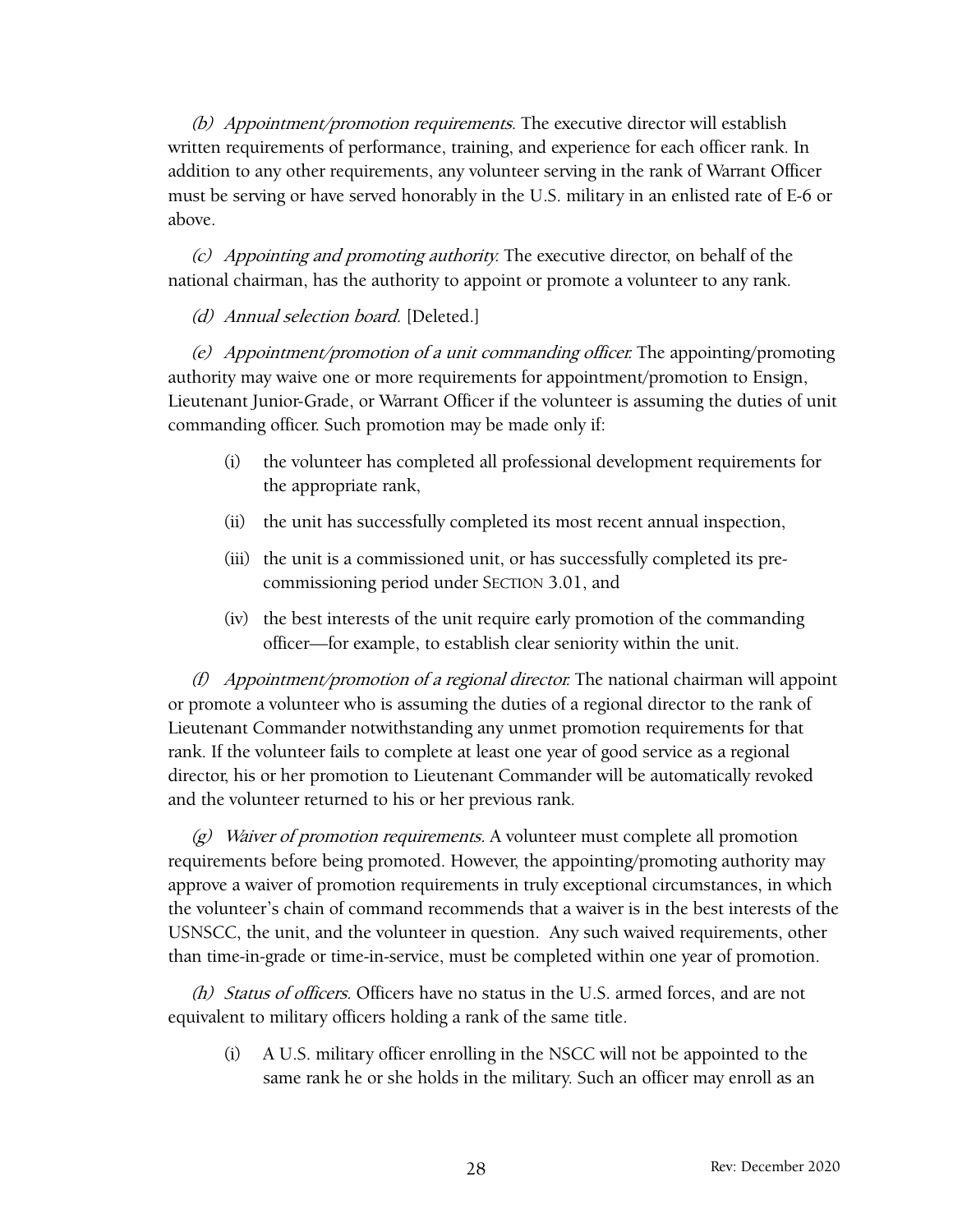instructor or auxiliarist if that person wishes to wear his or her military uniform.

(ii) NSCC officers have no authority over, and do not rate a salute from, military personnel. However, officers will render appropriate courtesies to U.S. military officers of the same or higher grade.

(i) Seniority. Among officers of the same rank, the officer who has longer time-in-rank is senior. Among officers of the same rank with equal time-in-rank, the officer who has longer time-in-service is senior.

 $(j)$  Format of rank and title. An officer will not use his or her NSCC rank for unofficial purposes, or seek to mislead others into believing that he or she holds a commission in the military. An officer signing his or her name in e-mail or official correspondence will, in all cases, append the suffix "NSCC" in any case where a NSCC rank is used.

**6.06 Auxiliary.** The Auxiliary consists of volunteers who only desire to make a limited commitment to the USNSCC and whose responsibilities are occasional. Any volunteer may transfer into or from the Auxiliary at will. Volunteers holding an officer rank may retain their rank while serving in the Auxiliary.

#### 6.07 Authorization to wear modified U.S. Navy uniforms.

(a) Standards of appearance. Each officer, instructor, and midshipman who is authorized to wear the USNSCC uniform will present a smart, military appearance that is reasonably similar to the U.S. Navy's standards of appearance.

<span id="page-32-0"></span>(b) Purpose. The U.S. Navy has extended the privilege of wearing its uniform, appropriately modified with USNSCC insignia, to officers, instructors, and midshipmen who meet required standards of appearance. The NSCC does not expect its uniformed volunteers to satisfy the Navy's strict physical fitness criteria. However, as provided in Navy uniform regulations, "Navy personnel must present a proud and professional appearance that will reflect positively on the individual, the Navy and the United States." NSCC uniformed volunteers will follow this same standard.

A uniformed volunteer must strictly comply with all published USNSCC uniform regulations, and any relevant U.S. Navy regulations, particularly those related to a volunteer's appearance, grooming, jewelry, and conduct while in uniform. In addition, a volunteer must be of a height-weight combination that is consistent with the expected appearance in uniform. These standards are not intended to stigmatize any volunteer on account of that person's physical traits or appearance. The USNSCC sincerely values all its volunteers, uniformed or not. Instead, these provisions must be understood to reflect our position that wearing the Navy's uniform is a privilege the USNSCC has been granted by the Navy, not a right to which NSCC volunteers are entitled. Therefore, our uniform represents not only the USNSCC, but the Navy, as well as the United States. A deep and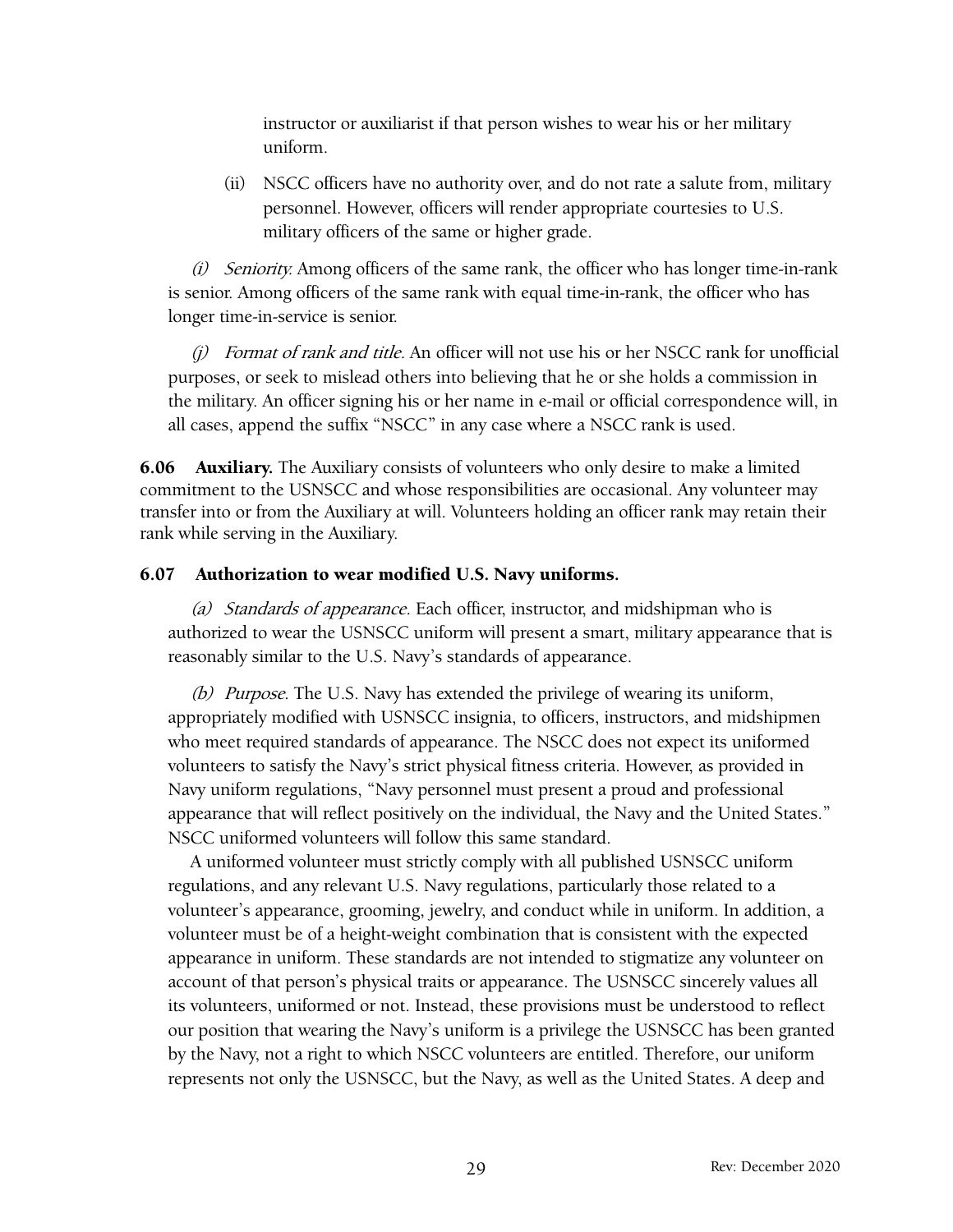abiding respect for our country's naval traditions, of which the uniform is a fundamental part, demands that NSCC volunteers wear the uniform properly.

(c) Determination of status. During the enrollment process, a volunteer's commanding officer will determine whether the volunteer meets the required standard of appearance in paragraph (a) [of](#page-32-0) this section, and will accordingly designate the volunteer in a uniformed or non-uniformed status.

(d) Military members. A volunteer who is an active-duty, reserve, or retired member of a U.S. military service may elect to wear his or her military uniform instead of the USNSCC uniform.

(e) Non-uniformed status. A volunteer whose appearance in uniform is not reasonably similar to the U.S. Navy's standards of appearance will not wear the uniform. Such a volunteer may, when necessary, request reassignment to non-uniformed status. Any echelon of a volunteer's chain of command may direct that a reassignment to nonuniformed status be made if the volunteer:

- (i) is no longer able to present the required standard of appearance in paragraph (a) [of](#page-32-0) this section,
- (ii) refuses to wear all required insignia or components of the uniform,
- (iii) wears unauthorized insignia of the Navy or other service, or
- (iv) repeatedly displays, despite being counseled, an unprofessional demeanor while in uniform— $e.g.,$  disheveled appearance, poor grooming.

(f) Alternative uniform. All volunteers who are serving in a non-uniformed status will wear an alternative uniform in a form to be prescribed by the executive director.

(g) Auxiliary. Members of the Auxiliary must serve in a non-uniformed status.

6.08 Professional development. Each volunteer will complete required youth protection training at least annually, and will also complete other courses approved by the executive director, including courses on standards of conduct, best practices for unit management, leadership, youth development, and administrative procedures. The executive director may condition a volunteer's enrollment or re-enrollment on completion of these or other courses.

**6.09 Resignation.** A volunteer may tender his or her resignation at any time by notifying the national chairman, via his or her chain of command, in writing.

**6.10 Retired status.** An officer may transfer to the Retired List upon successful completion of service to the USNSCC. Transfer to retired status permits officers to retain their status and to support the USNSCC as their circumstances permit.

(a) Criteria. To be eligible for placement on the Retired List, an officer must have successfully completed either: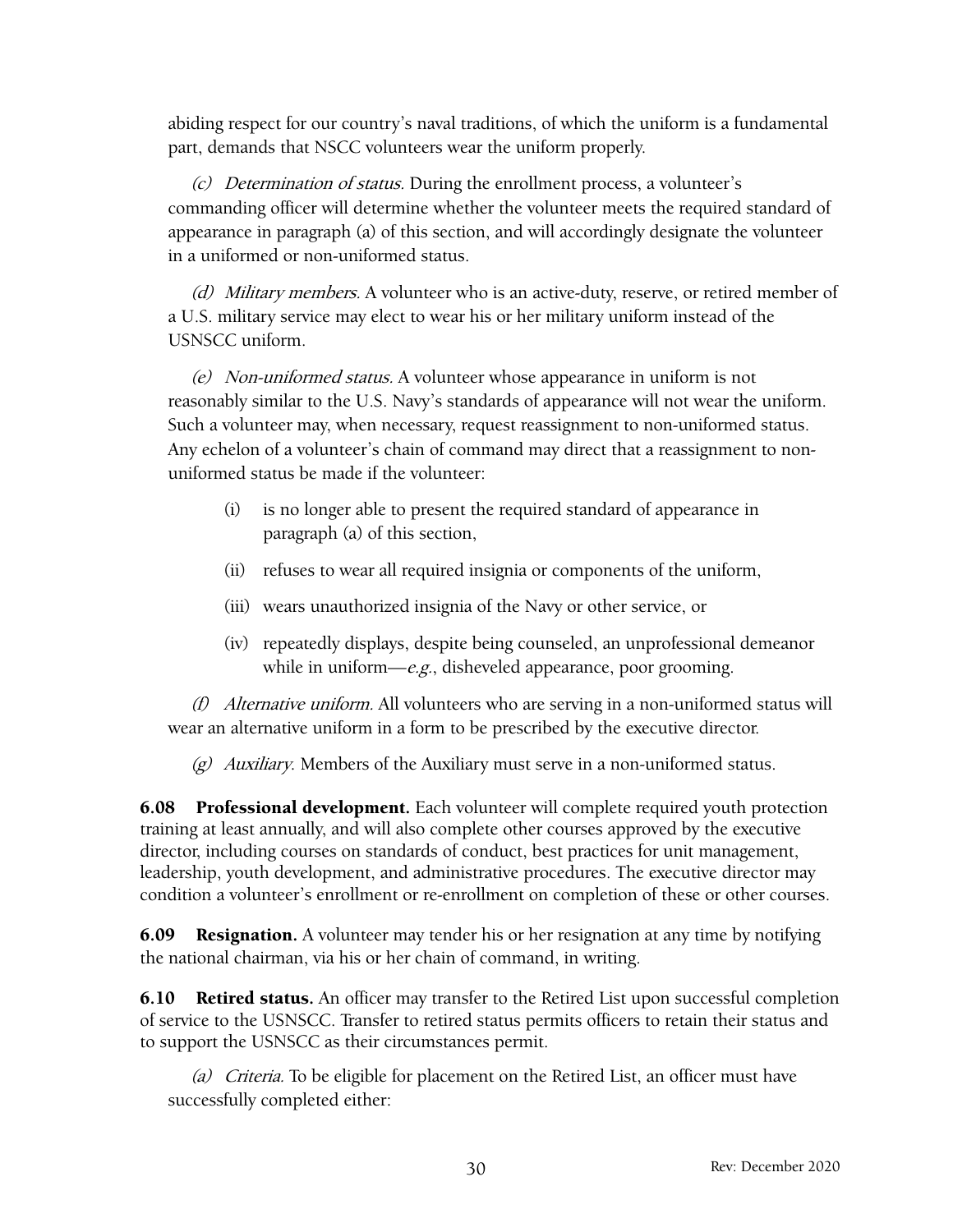- (i) a continuous period of three years or more as a unit commanding officer or regional director, or
- (ii) continuous, satisfactory, active service (excluding time served in the Auxiliary) of ten years or more.
- (b) Privileges. An officer on the Retired List may:
	- (i) wear the uniform on ceremonial occasions,
	- (ii) assist regional staffs in specific administrative or training tasks,
	- (iii) serve as an escort officer if approved by the executive director, and if insurance premiums are paid.

**6.11 Initial probationary status.** Each newly enrolled volunteer will serve in a probationary status for one year from the date of initial enrollment. The purpose of a probationary period is to assess the volunteer's motivation, suitability, and performance.

(a) Extension. Any echelon of the chain of command may extend a volunteer's probationary status beyond one year for any reason deemed necessary.

(b) Expiration. Unless extended, a volunteer's probationary status will automatically expire when the volunteer has completed one year of satisfactory service.

 $(c)$  Termination. A volunteer may be terminated on the order of an officer in the chain of command when such officer concludes, at any point during the probationary period, that the volunteer does not display the desired inclination, motivation, appearance, or attributes required for continued service. A person terminated while on probation is not entitled to the appeal procedures detailed in SECTION 6.14(c[\).](#page-35-1)

#### 6.12 [Disci](#page-35-1)plinary action.

<span id="page-34-0"></span>(a) A commanding officer or higher echelon of the chain of command may, when necessary, take informal or formal disciplinary action to ensure a volunteer's compliance with regulations, standards of conduct, policies, and procedures.

Informal steps may include:

- (i) private counseling between the volunteer and his or her commanding officer,
- (ii) unofficial written guidance,

Formal measures may include:

- (i) a written letter of counseling placed in the volunteer's file,
- (ii) remedial training,
- (iii) temporary suspension of duties, or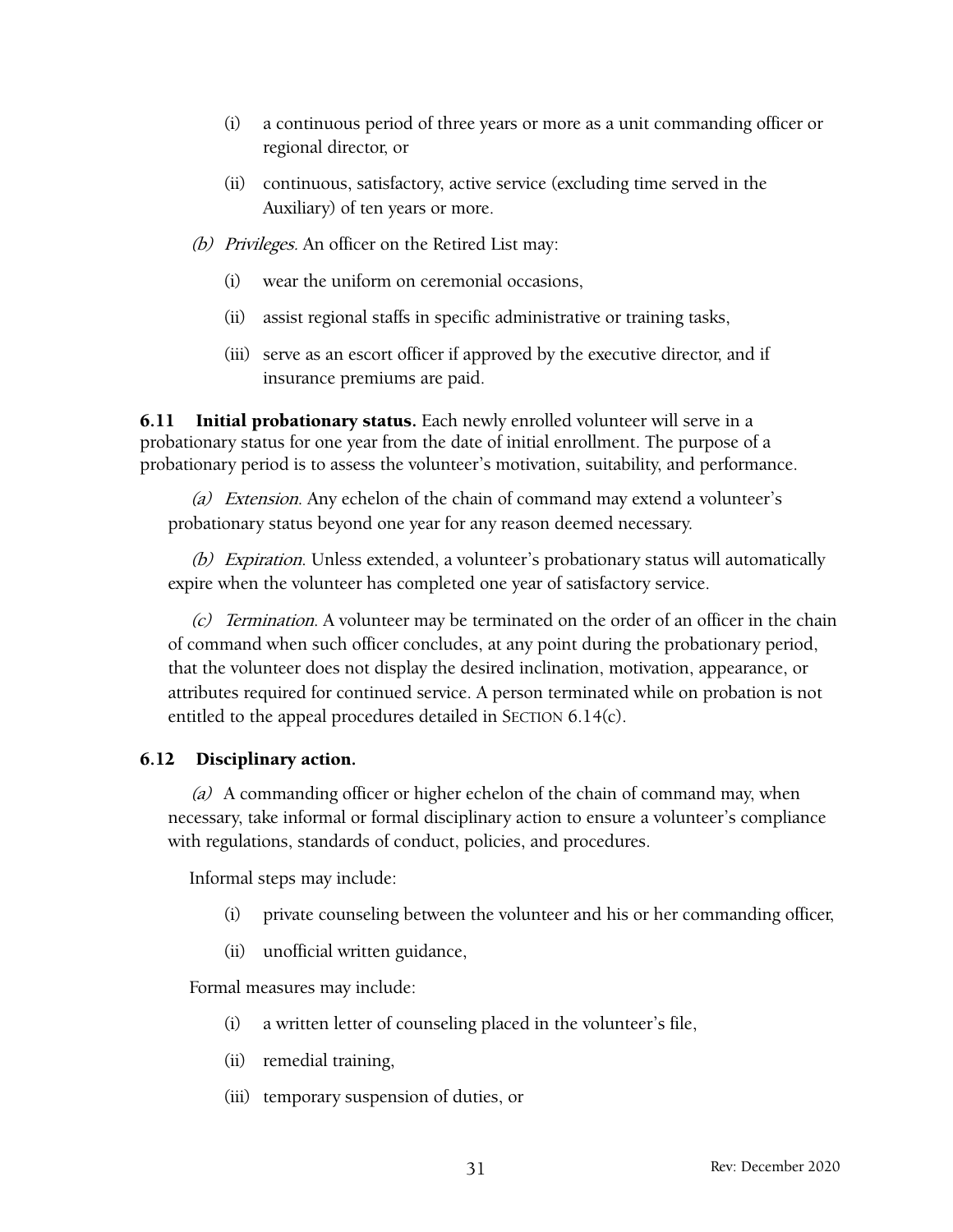(iv) reduction in rank, when approved by the executive director on the recommendation of the chain of command.

**6.13** Inactive status. Any echelon of a volunteer's chain of command will immediately place a volunteer on inactive status upon receiving a credible allegation that the volunteer has abused or neglected a cadet. While in inactive status, the volunteer will not perform official duties, will not have any contact with cadets, and will not wear any USNSCC uniform.

(a) The executive director will appoint a qualified officer, usually a NHQ representative or regional director, to investigate any credible allegation of abuse or neglect.

(b) An investigating officer will provide the executive director with a confidential written report and recommendation. If the executive director takes any adverse action against the volunteer as a result of the report, its contents must be disclosed to the volunteer.

#### 6.14 Termination of enrollment.

(a) Termination. The executive director will, on behalf of the national chairman, terminate the service of a volunteer when such action is judged to be in the best interests of the USNSCC. Specific grounds for discharging a volunteer might include:

- <span id="page-35-0"></span>(i) a supported finding that the volunteer has abused or neglected a cadet,
- (ii) violation of USNSCC standards of conduct,
- (iii) a pattern of failing to fulfill assigned duties,
- (iv) conduct that demonstrates the volunteer's inability or repeated unwillingness to respond to counseling efforts, or carry out the direction of the chain of command,
- (v) a deliberate abuse of the privilege of wearing the NSCC uniform, or
- (vi) a combination of the above, or any other reasons as justified by the volunteer's the chain of command.

(b) Lifetime ban. A person who is terminated for abusing or neglecting a cadet, or for violating USNSCC standards of conduct, is automatically barred for life from reenrolling.

<span id="page-35-1"></span>(c) Appeal from termination. A former volunteer who has been terminated from the USNSCC may, within 30 days of receiving the notice of termination, appeal such decision. The person may submit a letter to the executive director stating the reasons why the person believes termination was incorrect or unfair, and including any documents or evidence that the person wishes to include. The executive director's decision on any such appeal is final.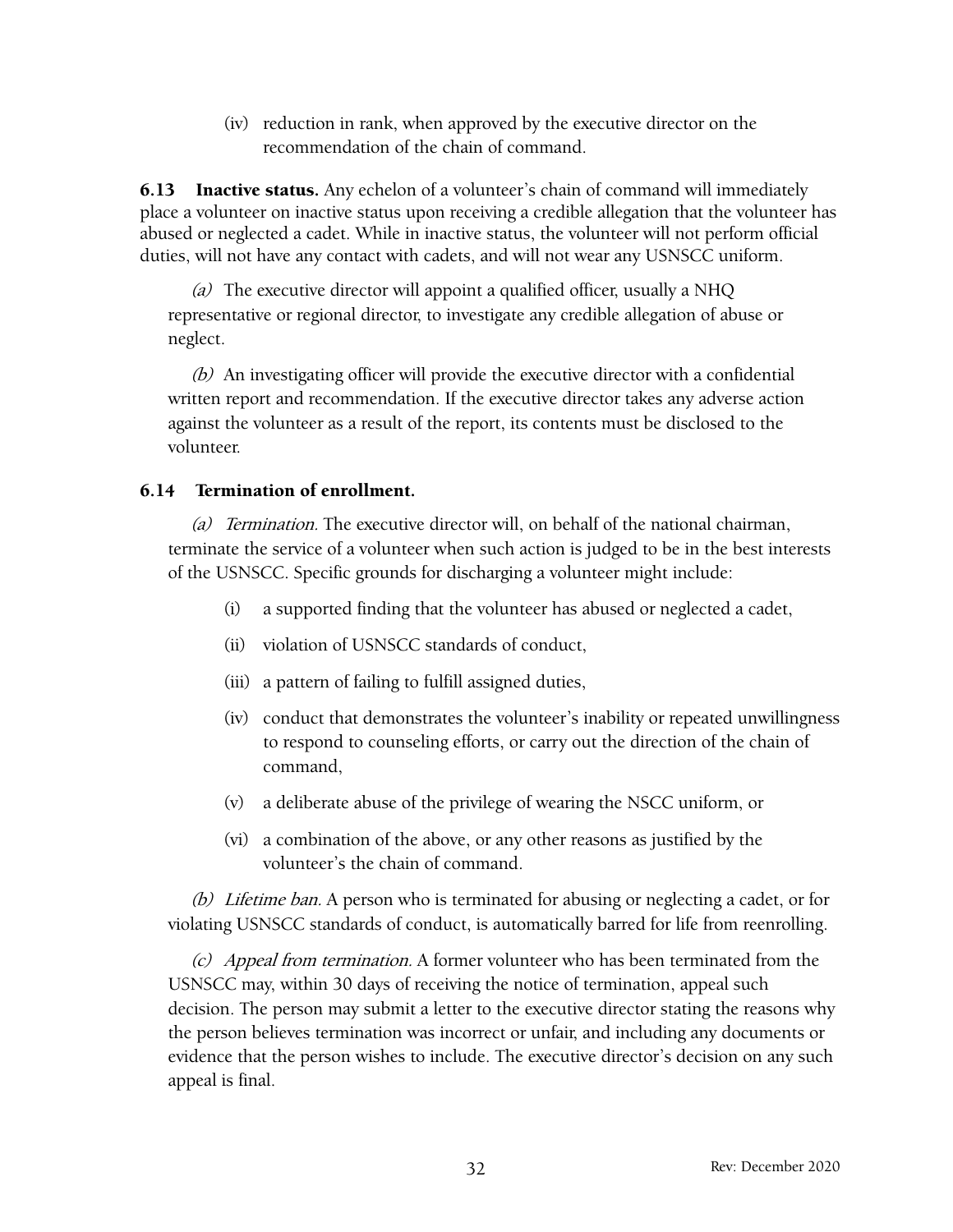## <span id="page-36-1"></span><span id="page-36-0"></span>CHAPTER 7 - STANDARDS OF CONDUCT

7.01 Overview. This chapter establishes the standards of conduct which USNSCC members will follow while enrolled in the program.

#### 7.02 Definitions of abuse and neglect.

(a) Abuse. Abuse is any action by a member which  $(1)$  causes, or creates a substantial risk of, physical or emotional injury to another person; (2) constitutes a sexual offense; or (3) results in sexual contact between an adult and a child.

(b) Neglect. Neglect is any failure by a volunteer—either deliberately or through negligence—to take those actions necessary to provide a minor child with minimally adequate supervision, food, clothing, shelter, medical care, emotional stability and growth, or other essential care.

7.03 Prohibited conduct. Each member will act with military decorum and professionalism while participating in USNSCC activities. Outside of USNSCC activities, a member should act in accordance with USNSCC core values. The following conduct is prohibited, and also constitutes abuse or neglect when the prohibited conduct meets either of the definitions in SECTION 7.0[2:](#page-36-1)

(a) [Pr](#page-36-1)ofanity. No member will use vulgar, obscene, humiliating, offensive, or sexually/racially/ethnically-slanted language to address or refer to another person.

(b) Discrimination. No member will discriminate against any other member on the basis of that person's race, ethnicity, sex, sexual orientation, disability, color, religion, or national origin.

(c) Hazing (bullying). No member will intentionally take any action or create any situation that causes embarrassment, harassment or ridicule, risks emotional and/or physical harm to a member or members, regardless of a member's willingness to participate.

- (i) No member will be subjected at any time to initiation rites, or other activities that are demeaning or harmful in nature.
- (ii) No person will impose any corporal or physical punishment—including physical training—upon a member as punishment for disobeying an order, failing to carry out an order, or carrying out an order improperly.
- (iii) No person will engage in any physical contact with a cadet beyond the minimum necessary to adjust a cadet's uniform, or to accomplish authorized training objectives.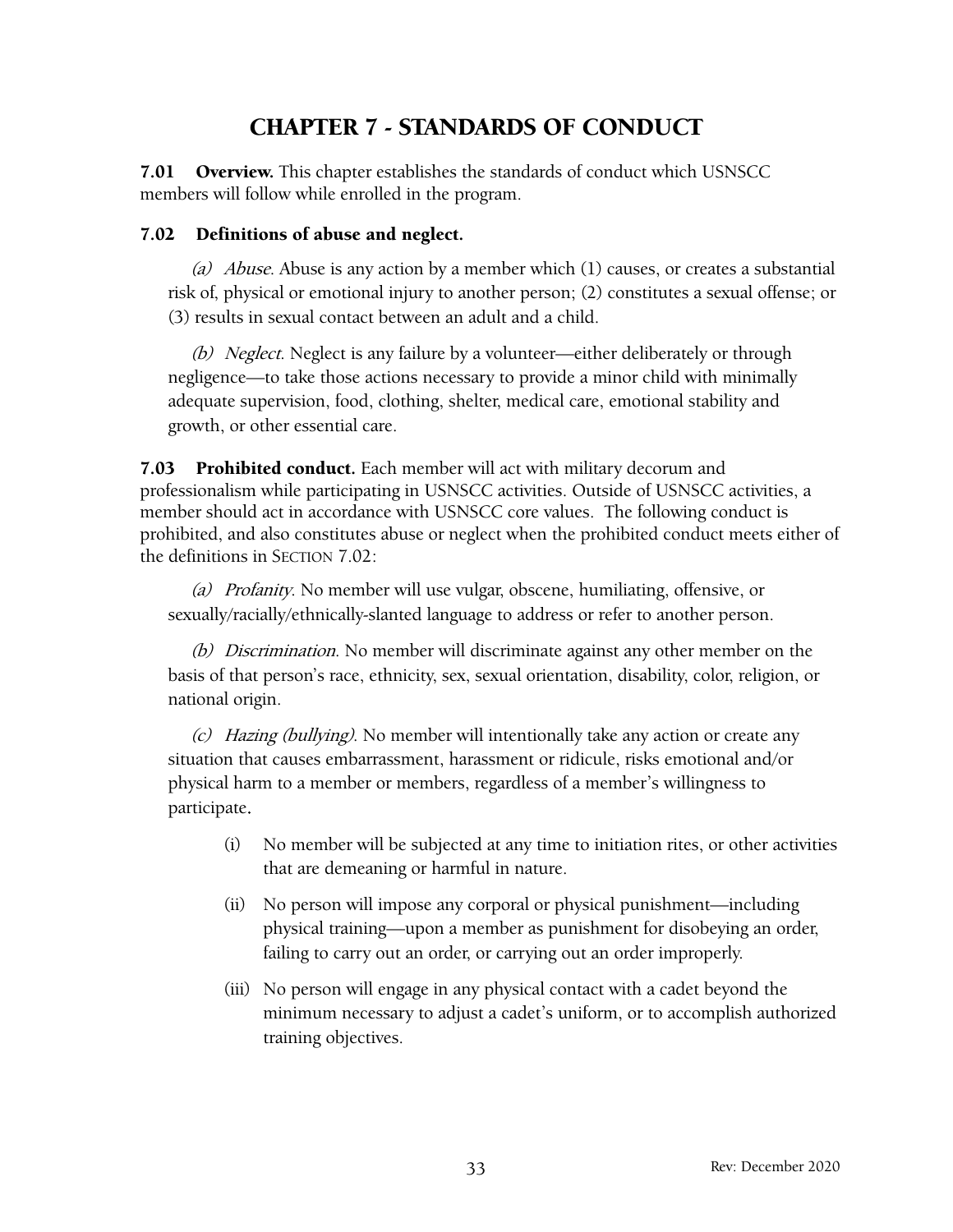(iv) No person will engage in cyber-bullying, which is nothing more than the use of digital technology such as computers, smartphones, or software to commit hazing against another person.

(d) Improper use of the Internet or social media applications. Every member who chooses to use Internet-based social media applications is accountable for posting content that is compatible with USNSCC core values. No person will distribute any image of an identifiable person engaging in sexually explicit conduct or that depicts at least one of his or her private areas. No person will distribute any image of conduct that brings disrepute upon the USNSCC or its members.

(e) Sexual harassment. No member will make any unwelcome (i.e., non-consensual) sexual advances, requests for sexual favors, or engage in verbal or physical conduct of a sexual nature.

(f) Drugs. No member will use illegal drugs or any recreational drugs—even those considered to be legal under state law—at any time. No member will abuse prescription drugs at any time.

- (g) Alcohol.
	- (i) It is illegal for a minor to possess alcohol; therefore, no cadet or volunteer under the age of 21 will do so at any time.
	- (ii) A volunteer will abstain from alcohol for a period of at least eight (8) hours prior to the start of any unit drill or other activity during which he or she will be supervising or interacting with cadets.
	- (iii) No volunteer will possess, consume, or be under the effects of alcohol at any time while in uniform or while supervising or interacting with cadets.
	- (iv) No volunteer will possess, consume, or be under the effects of alcohol at any time during a training at which he or she is an escort officer.
- (h) Tobacco.
	- (i) It is illegal for any cadet to possess or consume tobacco products; therefore, no cadet under the age of 18 will do so at any time. Any cadet who is legally able to purchase tobacco products in his or her jurisdiction will not possess such products at any time while participating in USNSCC activities.
	- (ii) We discourage volunteers from using tobacco products, including "ecigarette" or chewing products. However, any volunteer who chooses to use a tobacco product while participating in USNSCC activities will do so only in designated areas, out of the view of any cadets.
- $(i)$  Gang membership. No member will associate with criminal or street gangs.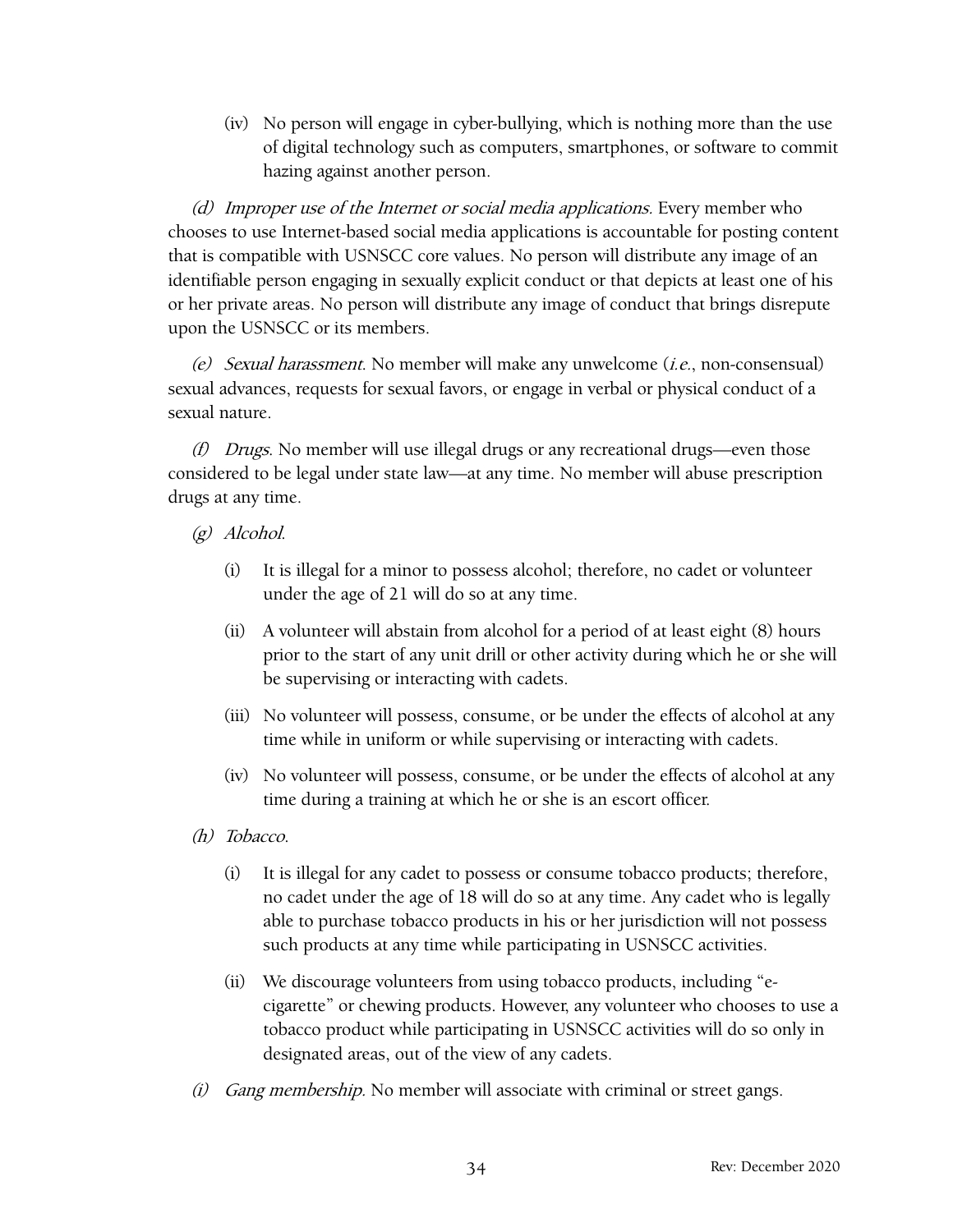$(i)$  Promiscuity. No member will engage in any sexual conduct while participating in USNSCC activities, nor maintain a promiscuous lifestyle.

(k) Fraternization. All members will maintain appropriate boundaries of military formality while participating in USNSCC activities. No volunteer will permit an undue relationship to develop with another member at any time.

(l) Unsupervised Internet-based communications. No volunteer will send a private 1 on-1 message to any cadet, at any time, for any purpose. No volunteer will permit a personal social media connection to exist  $(e.g., a "friendship" or "following" status) with$ any cadet, except for a cadet who is a family relative of the volunteer.

- (i) Volunteers who use Internet-based tools or simple messaging services (SMS) to communicate with cadets will do so responsibly, and will comply with the two-deep volunteer rule, see SECTION 7.04(b[\). All c](#page-38-0)ommunications between a volunteer and a cadet will include either the cadet's parent or at least one other enrolled volunteer on the message.
- (ii) A unit or training contingent may use public collaboration features of certain social media applications for official USNSCC purposes; however, all communications conducted on those applications must be done in public.

(*m*) Criminal allegations. Any member who is alleged by law enforcement to have committed any violent crime, drug offense, or felony criminal offense will immediately be placed in inactive status by the member's commanding officer or any higher echelon of the chain of command, and will not wear the uniform, have contact with cadets, or participate in any USNSCC activities pending the disposition of the criminal case.

#### 7.04 Prevention of abuse and neglect.

(a) Authority to intervene. There are no bystanders to neglect, abuse, or illegal conduct. Each member has the authority to take any lawful steps necessary to prevent or stop another person from being abused or neglected.

<span id="page-38-0"></span>(b) Two-deep volunteer supervision. During any USNSCC activity, all cadets must be supervised by at least two enrolled volunteers. Every unit and training contingent must have both male and female volunteers enrolled if the unit or training is open to both male and female cadets.

(c) Mandatory reporting of violations. Many but not all states require that unpaid youth program volunteers report any allegations of abuse or neglect to law enforcement. Even if not required under state law, each USNSCC volunteer will report any such allegations to both local law enforcement and the USNSCC chain of command.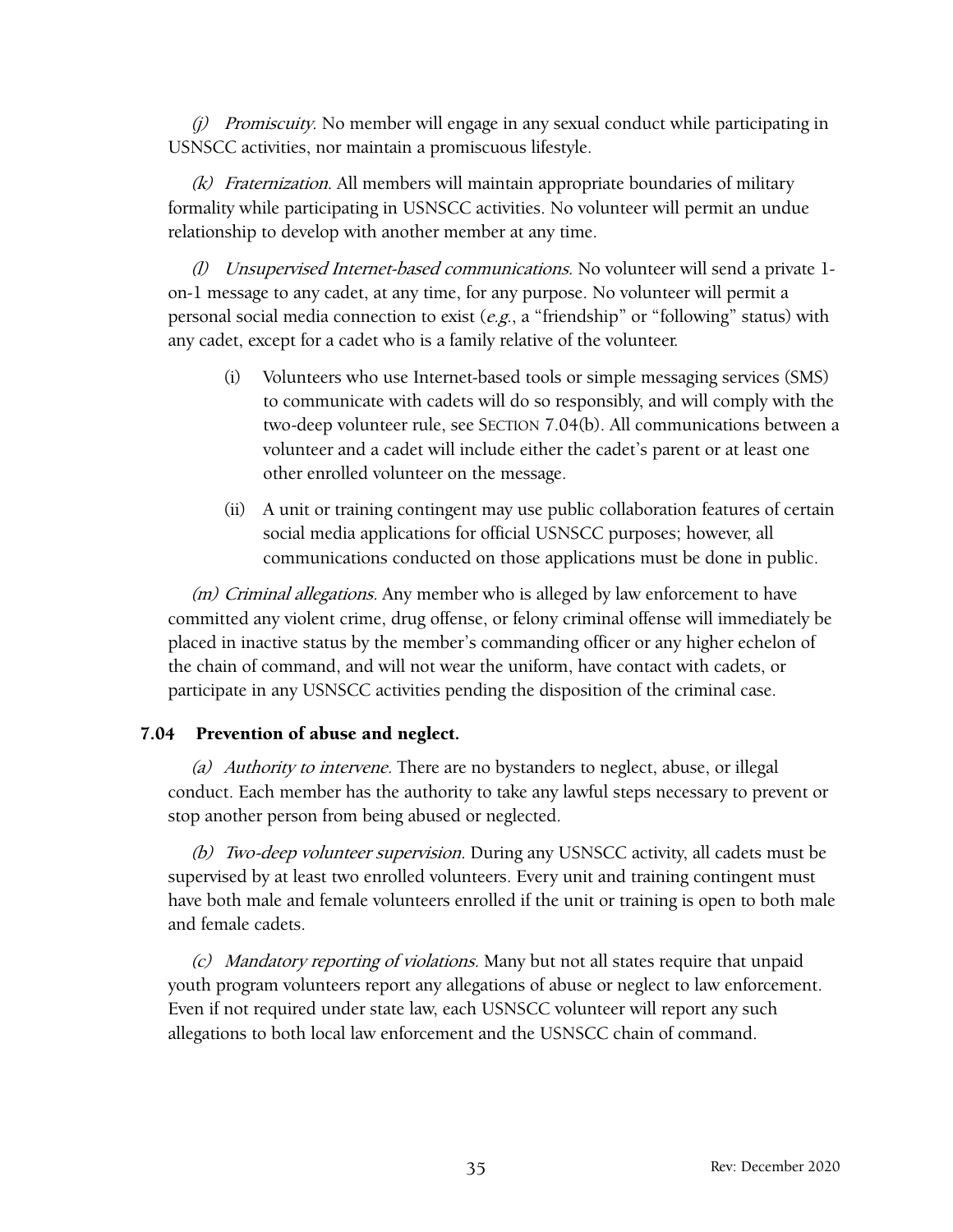#### 7.05 Duty to protect USNSCC funds and property.

(a) General. Any member entrusted with USNSCC funds or property will safeguard those funds or property, acting with an appropriate standard of care.

(b) Conflict of interest. All volunteers will, when representing their unit or the USNSCC, act on the sole basis of that which is in the best interests of the unit or USNSCC.

- (i) No volunteer will represent the USNSCC (or one of its units or training contingents) in any transaction involving a business in which that volunteer or a family member has at least a 10% ownership interest.
- (ii) No volunteer will accept any personal gift, favor, promise, or service that is offered to influence that volunteer in his or her performance of duties, with the exception of small awards or tokens of appreciation.

(c) Civil or criminal violations. A volunteer's chain of command may notify law enforcement of any potentially criminal conduct, including theft, larceny, embezzlement, or similar crimes.

7.06 Retaliation. No person who is subject to these regulations will retaliate against any person who makes a good-faith report of a violation of this chapter.

#### 7.07 Violations.

(a) Each cadet will adhere to the provisions of the USNSCC oath, provided in SECTION 5.04[. A](#page-26-0) cadet is subject to disciplinary action as provided in SECTION 5.08 [or](#page-27-3) termination as provided in SECTION 5.09 [for](#page-28-3) a violation of these standards of conduct.

(b) Each volunteer will act with integrity, respect the dignity of others, and ensure a safe and effective training environment. A volunteer is subject to disciplinary action as provided in SECTION 6.12 [or](#page-34-0) termination as provided in SECTION 6.14 [for](#page-35-0) a violation of these standards of conduct.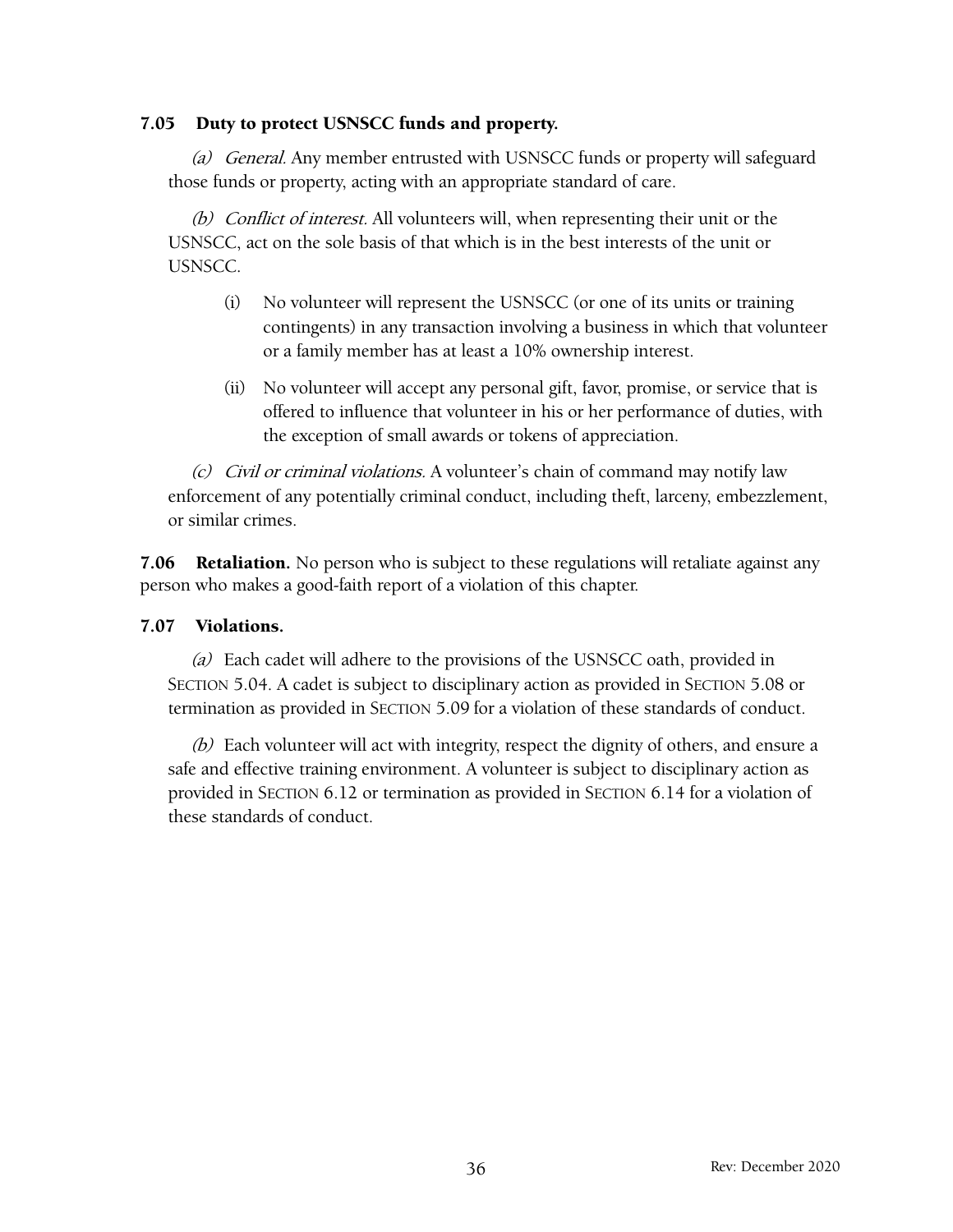## <span id="page-40-0"></span>CHAPTER 8 - GENERAL PROVISIONS

8.01 Policies and procedures. The executive director will establish policies and procedures that are necessary to give effect to these regulations, including policies on: advancement requirements, personnel tasks, awards, managing units and training contingents, and standards for wearing the USNSCC uniform. In any instance where a policy or procedure is inconsistent with these regulations, these regulations control.

8.02 Intellectual property. No person will use the distinctive seal, crest, or other trademarks of the USNSCC unless authorized by these regulations or unless permission is specifically granted by the executive director. The phrases "Naval Sea Cadet Corps", "U.S. Naval Sea Cadet Corps", "Navy League Cadet Corps", and "Chart Your Course" are distinctive trademarks of the USNSCC.

(a) In any case where a member, unit, or training contingent is authorized to use the USNSCC seal or crest, the seal or crest will be used without modification or distortion.

**8.03 Amendments.** The executive director may amend these regulations by notifying the board of directors in writing of the specific additions, changes, or deletions to be made. Such regulations will take effect without further action by the board 30 days after the executive director notifies the board, unless one-third of the members of the board object to the amendment. In such case where one-third of the board members have registered their objection, the amendment will not take effect, but will be placed before the board of directors and must be approved by a majority of its members at its next meeting.